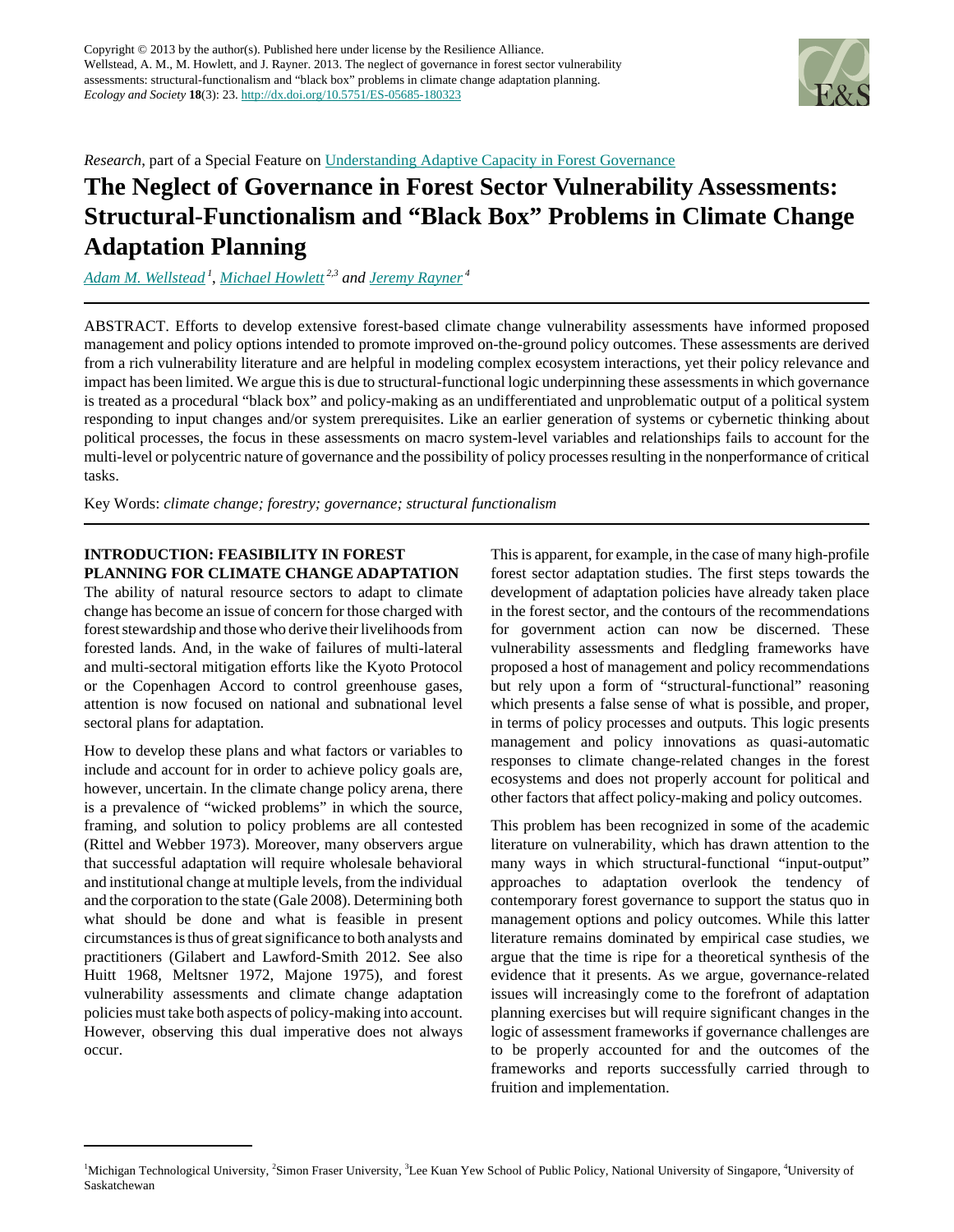## **The neglect of governance and the persistence of structural functionalism in forest sector vulnerability assessments**

Governmental vulnerability assessments are part of a broader trend in natural resource management that attempts to apply vulnerability assessment frameworks to natural resource management issues. A growing number of national and subnational exercises draw heavily upon similar efforts carried out by the larger international epistemic community, notably the Intergovernmental Panel on Climate Change (IPCC) in its Third and Fourth Assessment Reports (Preston et al. 2010). The Third Assessment Report, in turn, draws upon Smit et al. 's (1999) climate change assessment framework, and this general approach has been emulated at the forest sector level. We argue that the current omission of governance considerations in government vulnerability assessment frameworks in these and many other similar reports is founded on an analysis of social and policy processes rooted in highlevel models of ecosystem and community impacts of, and responses to, climate change that were widely discredited in the sociological and political science literature more than 50 years ago. In order to illustrate these problems, we highlight assessments in three major countries: Australia, Canada, and the United States.

In Australia, the National Climate Change Adaptation Research Facility, an initiative of the Australian government, recently released *An Assessment of the Vulnerability of Australian Forests to the Impacts of Climate Change*. This four-report assessment by leading Australian climate change scholars, based on the IPCC Working Group II's (Smit and Pilifosova 2001) pioneering framework, was initiated in order to "provide information to assist governments, natural resource management managers and the business sector to adapt to the changing climatic environment in a manner consistent with principles of sustainable forest management" (Wilson and Turton 2010). In their report, *Climate Change Adaptation Options, Tools and Vulnerability*, Wilson and Turton (2010) acknowledge that very little is understood about governance mechanisms, and the subject is sparingly discussed. However, when it is mentioned, governance is treated simply as a variable that constrains adaptive capacity. Cockfield et al.'s (2011) report, *The Socio-economic Implications of Climate Change*, for example, states that "with regard to forests and forest management accelerating impacts may lead to classic paradigmatic change but the need for the adaptive governance of social-ecological systems" (p. 57). This trend of conceptualizing governance as an input variable in a social-ecological system is also prevalent in North American assessments.

In the Canadian forest sector, for example, the intergovernmental Canadian Council of Forest Ministers (CCFM) commissioned a Task Force with the primary goal of providing "the forest sector with state-of-the-art tools and new knowledge that will allow them to assess the vulnerabilities, risks, and opportunities associated with climate change" (Canadian Council of Forest Ministers 2012). One of these tools, very similar to the Australian effort, is *Adapting Sustainable Forest Management to Climate Change: A Framework for Assessing Vulnerability and Mainstreaming Adaptation into Decision Making* (Williamson et al. 2012). One of the key components of the CCFM framework is adaptive capacity, which is defined as "the ability of a system to adjust to changing internal demands and external circumstances" (Carpenter and Brock 2008). Moreover, adaptive capacity in the CCFM framework is "represented as a function of specific determinants such as the effectiveness of institutions, the availability of technological options, the availability of human and social capital (e.g., skills, education, experience, and networks), information and information management, financial resources and natural capital, and the capacity for risk management" (p. 11). Williamson et al. (2012) also highlight adaptive capacity deficits that are the "results of factors causing under- or overinvestment in adaptive capacity 'assets' that may arise due to market, governance, institutional, and social system failures." As a result, governance is again treated not as a major independent determinant of policy content but simply as another input variable that needs to be calibrated in order to positively affect adaptive capacity.

Provincial governments in Canada, which have primary jurisdiction in the forest sector, have also undertaken similar vulnerability assessments and developed their own adaptation frameworks. For example, the 2009 Expert Panel on Climate Change Adaptation in Ontario led to the development of the Ontario Climate Change Action Framework, which was to be a blueprint for all sectors. It argued that the establishment of "good governance" was an important component of its adaptive decision framework, which was seen as the beginning of a planning cycle leading to a vulnerability assessment, then a risk assessment, and then finally the development of adaptation options (Government of Ontario 2011). This assessment, too, treats government and governance as easily manipulated reactive or automatic system variables. The department responsible for forest management, the Ontario Ministry of Natural Resources, has been tasked with developing a Forest Adaptation Assessment (Government of Ontario 2011).

In the United States, the USDA Forest Service has also followed the "vulnerability assessment framework" path by developing a "Strategic Framework for Responding to Climate Change" and a "National Roadmap for Responding to Climate Change." These strategies were also the result of comprehensive vulnerability assessments (USDA Forest Service 2010). However, unlike the Australian and Canadian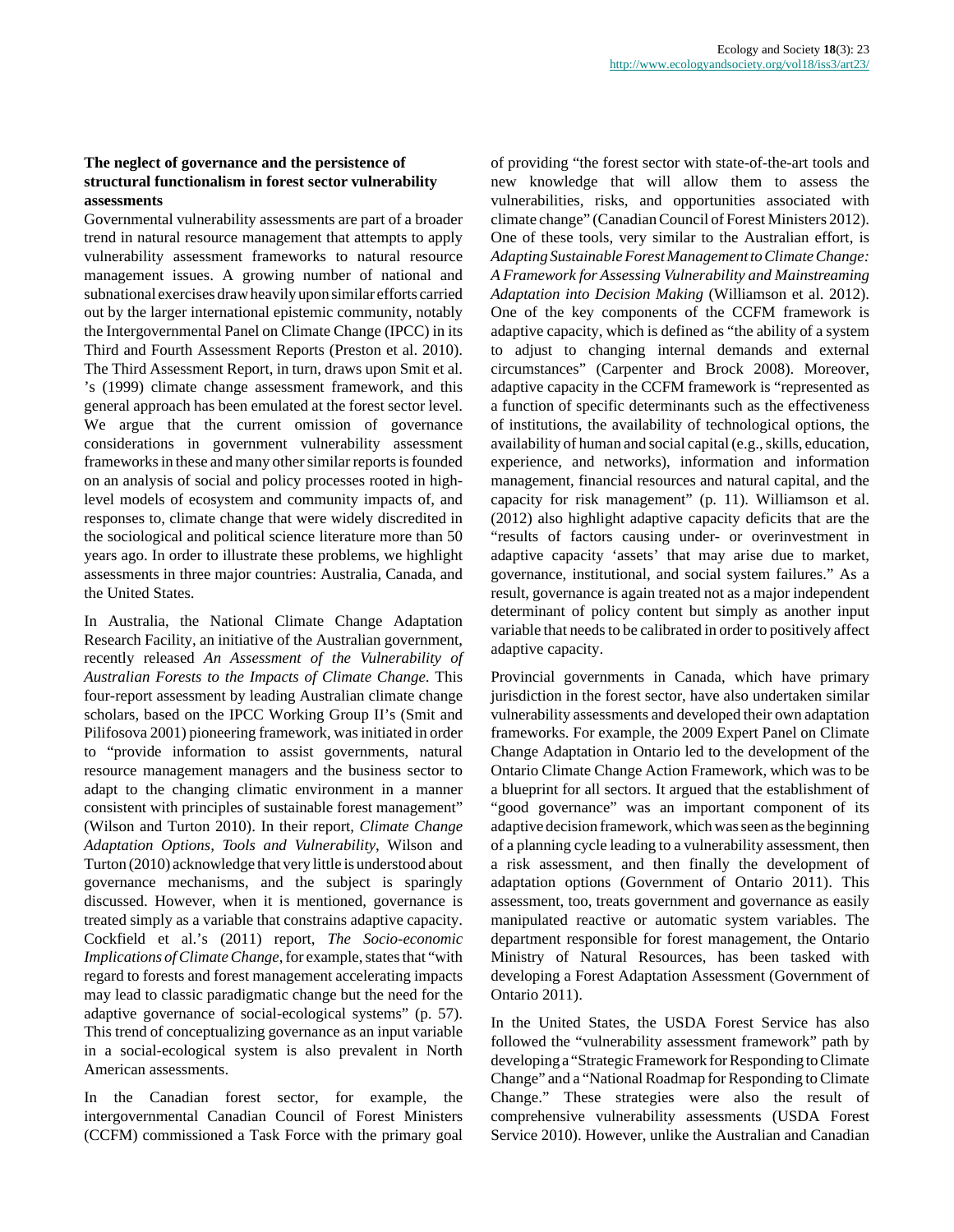cases, the U.S. Forest Service also implemented a "Climate Change Performance Scorecard." The scorecard was to be implemented in all National Forests and Grasslands and would report on-the-ground accomplishments and plans for improvement in four dimensions—organizational capacity, engagement, adaptation, and mitigation (USDA Forest Service 2011). Within the adaptation dimension, vulnerability assessments would "assess the vulnerability of key resources to the impacts of climate change and the interaction with other stressors and human communities" (USDA Forest Service 2011). However, despite its pivotal role in subsequent policy specification and adoption, the role of government and governance is notably absent from this document.

Thus, despite the efforts and resources dedicated to developing the above three frameworks, they all fail to seriously incorporate a substantive and coherent governance analysis but rather treat government as just another system variable. Ironically, this limited view of governance may inhibit the formulation of meaningful adaptation policy-making that is sought out by the government agencies that fund these assessments. While these assessments are heuristically valuable tools, further development of key concepts, such as governance, is required in order for government policy-makers and analysts to have a critical and meaningful dialogue about the steps required to address and implement climate adaptation in the forest sector.

In contrast to the forestry vulnerability assessment frameworks, a new generation of adaptation case studies, motivated in part by the apparent failure of real communities to respond as the vulnerability models predicted, does raise concerns about the need to properly understand and incorporate governance-related challenges into proposals for policy change (Preston et al. 2010). Keskitalo's (2009) investigation of adaptation in reindeer herding, forestry, and fishing communities in northern Norway, Sweden, and Finland, for example, "highlights the political and interestbased character of governance, where distribution of power rather than physical risk may be determining institutional interactions" (p. 201). Raitio's (2012) case study of collaborative planning "as a multilevel practice embedded in institutions" (p. 315) demonstrates the difficulty of translating collaborative approaches (often a key recommendation in adaptation frameworks) from one regulatory context to another. Wall and Marzall's (2006) attempt to make the theory–empirical link in their development of a Canadian rural community-level framework for adaptive capacity is another example that recognizes the need to treat government as more than just another system variable (see also Brooks et al. 2005, Lebel et al. 2006, Norris et al. 2008, Brown 2009, Davidson 2010, Gupta et al. 2010, Termeer et al. 2010, Keskitalo et al. 2011).

However, not all adaptation studies take this approach and many retain the same faults as those of the vulnerability studies cited. For example, Engle and Lemos (2010) note the importance of "governance and institutional mechanisms" as determinants in characterizing adaptive capacity, and rank a suite of governance and institutional indicators for communities in Brazil's river basins. Nonetheless, the key political and governance considerations that would explain how the indicators will be used to coordinate activities aimed toward adaptation goals in the absence of political commitment from government and how that commitment emerges from political conflict are missing. In such cases, the analysis jumps quickly and uneasily between high-level abstraction and microlevel policy recommendations, and skips over the "missing middle" of governance variables, which are critical to joining the two levels together in practice (Nilsson et al. 2011, Voß and Borneman 2011).

## **THE CURRENT STATE OF VULNERABILITY ASSESSMENT FRAMEWORKS ON GOVERNANCE AND CLIMATE CHANGE ADAPTATION IN NATURAL RESOURCE SECTORS**

The absence of considerations of meso-level governance or societal steering activities and capacities in the framework literature means the lack of impact on the ground among policy-makers from the new generation of case studies is hardly surprising. The models upon which they draw were developed for other reasons, such as ecosystem impact modeling and studies of community resilience (Walker and Cooper 2011), and they are not suited to policy analysis without significant modification, which as we have seen, is rarely done. Although currently in vogue in many geography and natural resource management programs, these models are not well suited to the development of feasible policy prescriptions or to the actual practices of policy-making, where the issues of political power, unequal resource distribution, and institutional legacies noted in the case studies are very central concerns which cannot simply be ignored or glossed over (D'Alessandro et al. 2010, Skodvin et al. 2010).

We argue that, ultimately, the difficulties encountered in moving from the macro or system level to the policy (meso) level in forest sector climate change adaptation frameworks result from a failure of existing models and analyses to include or properly conceptualize and weight the role played by mesolevel institutional and political variables in mediating between macrolevel ecosystem and social system parameters and microlevel actor behavior and outputs. This omission, we argue, is in turn attributable to the structural-functional logic that imbues the many models and frameworks used in vulnerability and climate change assessments (Hempel 1959, Greenstein 1973, Parsons 1975). This logic is one that simply assumes that governance activities will be performed in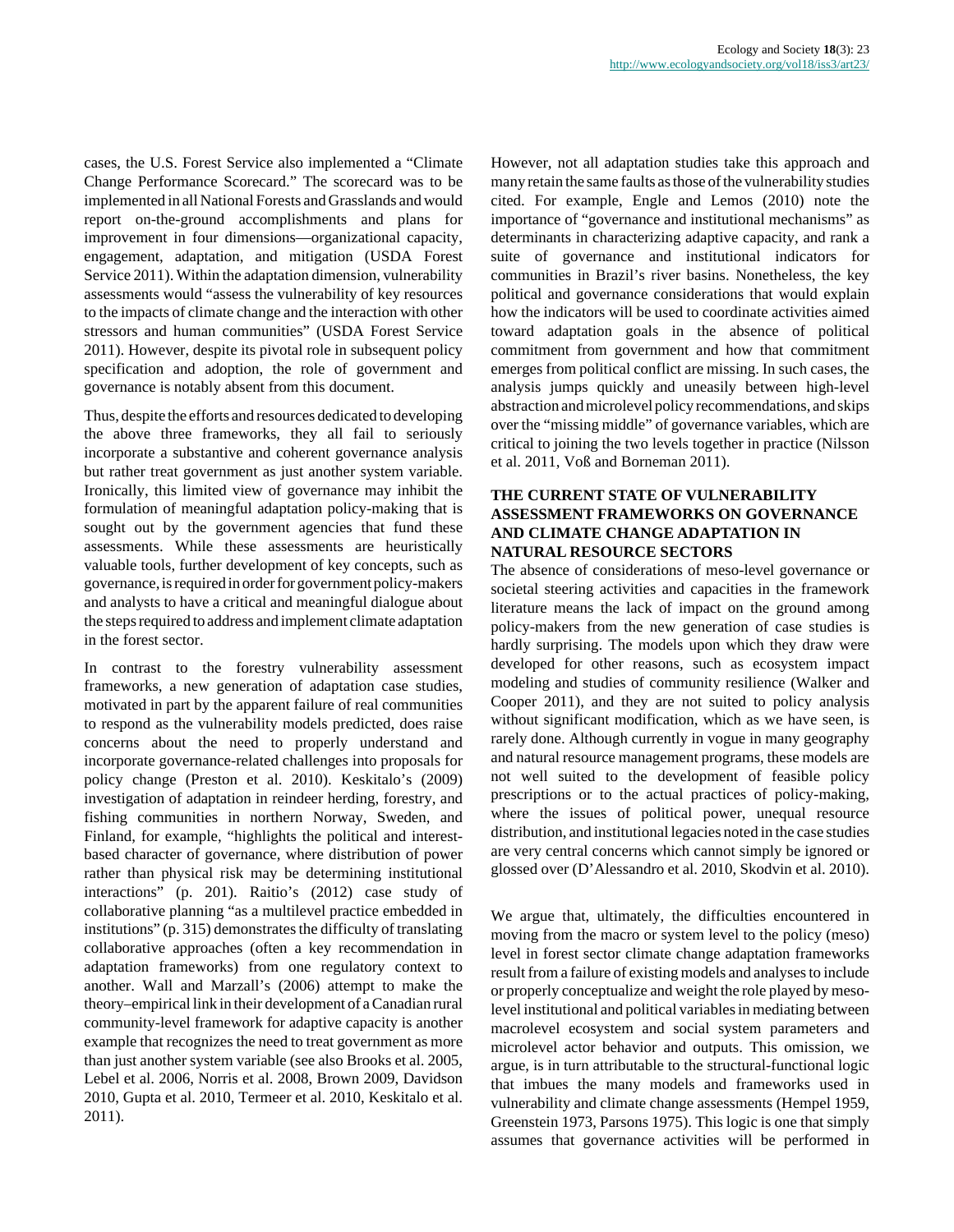

#### **Fig. 1**.Modification of Fussel and Klein's (2006) Adaptation Policy Processes Model.

specific ways due to system-level prerequisites (Cummins 1975), and ignores the complexity of the policy process itself and the possible nonperformance of mission critical tasks (Howlett, Ramesh, and Perl 2009, Wu et al. 2010, Weible et al. 2012). Like an earlier generation of systems or cybernetic thinking about political processes and outcomes, many vulnerability assessment frameworks treat government as a procedural "black box" in which policy-making is an undifferentiated and unproblematic activity of a political system which takes place in the context of system needs and inputs (Easton 1965). As was pointed out more than half a century ago in the context of criticisms of the then prevalent structural-functional sociological theory, this exclusive focus on macro systems-level variables and relationships fails to account for many key political variables that affect policymaking, and therefore serves as a very poor predictor of actual activity on the ground (Barber 1956).

## **The resurgence of structural functionalism in vulnerability assessment frameworks**

The first problem in nearly all vulnerability assessment frameworks is the wholesale neglect or severe underspecification of political variables, in particular those dealing with policy-making, a neglect that is the direct result of the functional logic underlying them (Cummins 1975).

Fig. 1 from Füssel and Klein's (2006) well-known and oft $cited<sup>[1]</sup> assessment of climate change adaptation policy$  processes typifies the main components of these functional approaches to adaptation (Fig. 1). The authors draw their analysis from earlier contributions, namely Smit and Wandel (2006), as well as resilience studies such as Adgar (2006), Folke (2006), Gallopin (2006), and Nelson et al. (2007).[2]

As Fig. 1 shows, the structural framework is pitched at a very high level of generality and attempts to model relationships existing among various ecosystem elements related to measures such as exposure, sensitivity, impacts, adaptive capacity, vulnerability, and adaptation at the macro or systems level. The level of generality is clear even in the definition of "adaptation" in these models, which refers to "the adjustment in natural or human systems in response to actual or expected climatic stimuli or their effects, which moderates harm or exploits beneficial opportunities." Similarly, adaptive capacity is concerned with "the ability of a system to adjust to climate change (including climate variability and extremes) to moderate potential damages, to take advantage of opportunities, or to cope with the consequences" (Füssel and Klein 2006, p. 18).

It is important to note that politics, governance, and policymaking are not defined or further analyzed in this assessment model, and, in general, political relationships are understood as a kind of input variable promoting adaptation "functions" (Holling 1973, 2001, Folke et al. 2002). Füssel and Klein (2006), for example, state that there are two important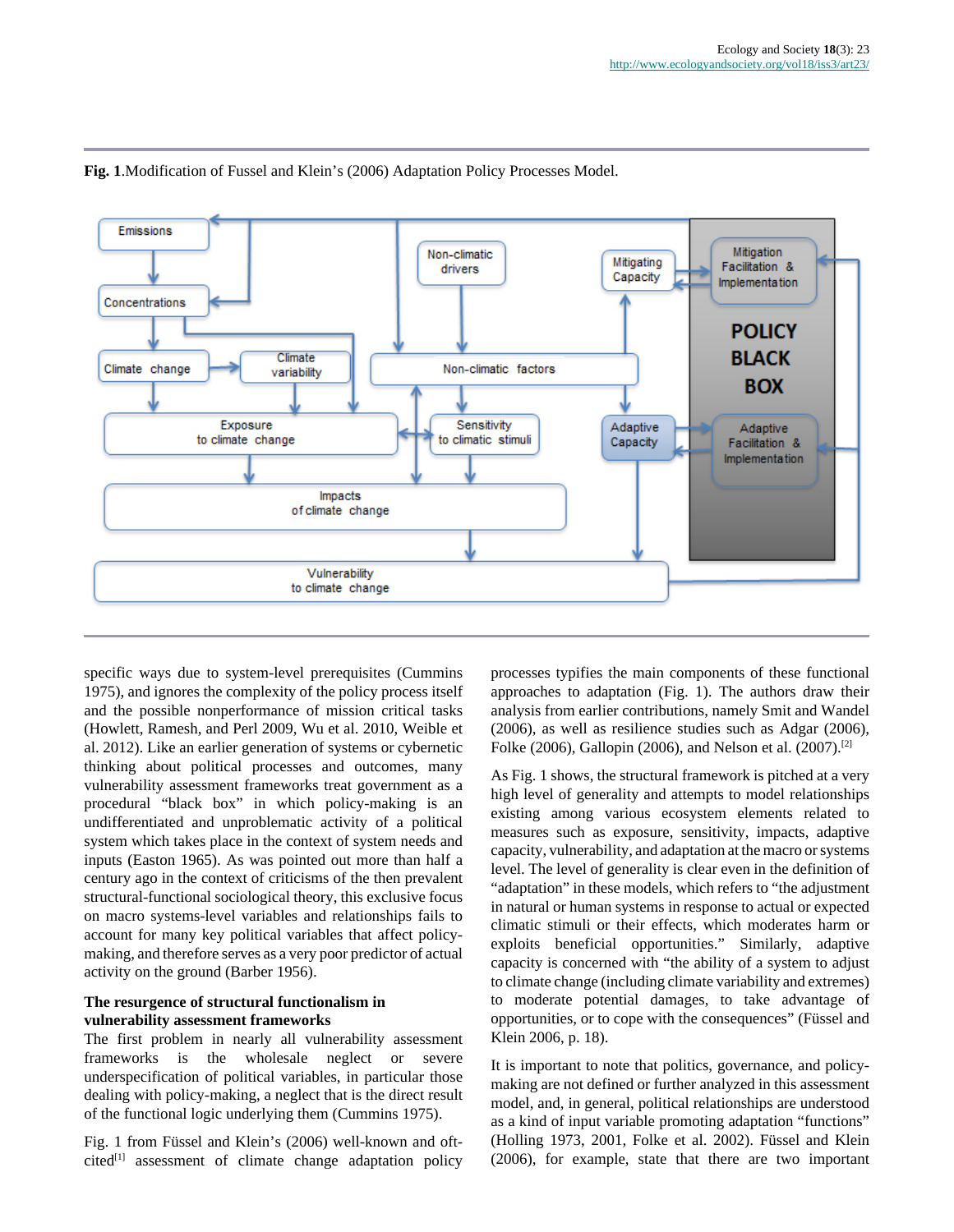| Author                 | Discussion of governance                                                                                                                                                                                                                                                                                                                                                                                                                                                                                                                                                                                                                                                    |  |  |
|------------------------|-----------------------------------------------------------------------------------------------------------------------------------------------------------------------------------------------------------------------------------------------------------------------------------------------------------------------------------------------------------------------------------------------------------------------------------------------------------------------------------------------------------------------------------------------------------------------------------------------------------------------------------------------------------------------------|--|--|
| Adger (2006)           | "The remaining challenge is in combining measurement of aspects of vulnerability and thresholds<br>within systems with explanations of whole-system vulnerability and the role of institutions and<br>governance processes." (p. 275)                                                                                                                                                                                                                                                                                                                                                                                                                                       |  |  |
| Brooks et al. (2005)   | "The results from the focus group exercise emphasizes the importance of governance indicators." (p.<br>161)                                                                                                                                                                                                                                                                                                                                                                                                                                                                                                                                                                 |  |  |
| Engle and Lemos (2010) | "Among those, governance and institutional mechanisms represent one set of system attributes that<br>scholars believe is particularly important." (p. 5)                                                                                                                                                                                                                                                                                                                                                                                                                                                                                                                    |  |  |
| Lebel et al. $(2006)$  | "The kinds of attributes we are initially interested in are those frequently considered to be part of<br>'good' governance, e.g., participation, representation, deliberation, accountability, empowerment,<br>social justice, and organizational features such as being multilayered and polycentric."<br>"A capacity for self-organization means that a system has ways to maintain and re-create its identity.<br>Although most systems are linked to, and impacted by, other systems, self-organizing systems are<br>able to buffer the impacts of other systems and do not need to be continually invested in, subsidized,<br>or replenished from outside to persist." |  |  |

**Table 1**.Treatment of governance in the vulnerability assessment literature.

adaptation-related functions that governments perform: facilitation and implementation. Facilitation refers to activities that enhance adaptive capacity, such as scientific research data collection, awareness raising, and capacity building, and the establishment of institutions, information networks, and legal frameworks for action. Implementation refers to activities that actually avoid adverse climate impacts on a system by reducing its exposure or sensitivity to climatic hazards or by moderating relevant nonclimatic factors. This literature thus typically notes the importance of political institutions in addressing adaptation and adaptive capacity but models these variable only in very general terms, with a lack of specifics with regard to the mechanisms and relationships involved in deriving policy recommendations and instrument choices (Daedlow et al. 2011).

Adger et al. (2007), for example, state only that adaptive capacity is influenced by "the nature of governance structures," while Adger (2006) notes only that the role of institutions and governance processes "needs to be considered" along with the physical production and social variables that compose the system in applying this model to policy-making and outcomes. Brooks et al. (2005) similarly develop a suite of governance proxies for national-level vulnerability to climate change (e.g., political stability and rule of law), but the specification of exactly how these variables affect policy dynamics "on the ground" is missing. Plummer and Armitage (2007) also identify capacity and capacity building, institutions, social capital and networks, learning, and vulnerability and livelihoods as critical in their assessment framework, which in turn are argued to influence environmental governance, but without any details on how such processes actually work in either theory or practice. And Smit and Wandel (2006) state only that "improvements in institutions" may lead to increased adaptive capacity, without clarifying the conditions under which this is likely (or not) to occur.

A review of leading contributions in the climate change vulnerability assessment field reveals a similar emphasis on a macrolevel function treatment of governance in many studies.[3] Quotes from a sample of such articles are highlighted Table 1. The functional logic of these analyses, which ignores meso-level governance institutions and processes, is set out in Fig. 2.

**Fig. 2**. Structural functional logic of vulnerability assessment frameworks.



While even these vulnerability assessment frameworks can provide a useful heuristic, the functionalist assumptions inherent in these approaches leave much to be desired in terms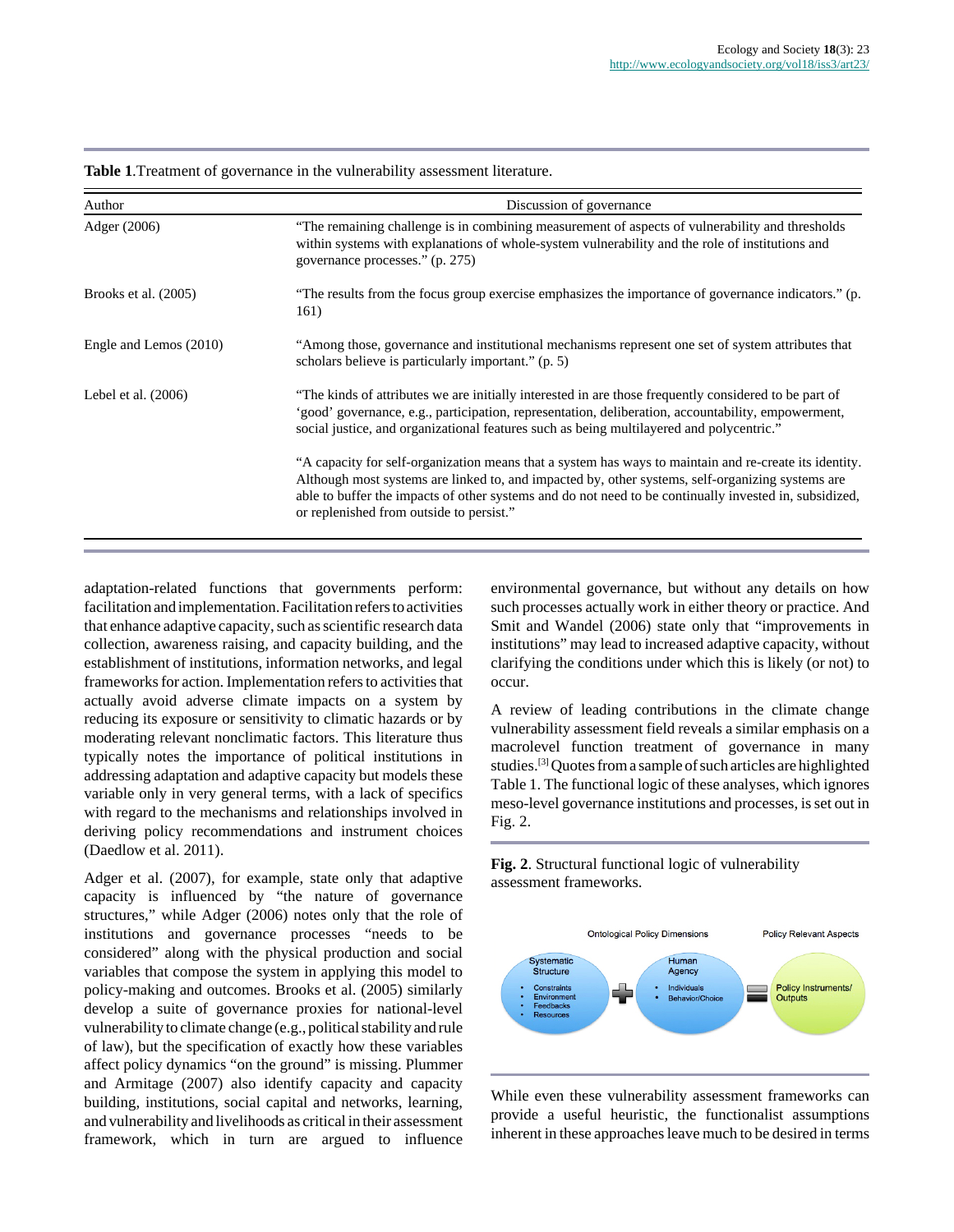of understanding or accurately characterizing political phenomena, including activities like public policy-making, law-making, and legislative and administrative behavior, and are of little use to actual policy-makers. For example, as the renowned Norwegian social and political theorist Jon Elster (1986) noted, functionalism is a "puzzling and controversial" mode of explanation in general because, unlike other scientific modes such as causal or intentional explanations (where the intended consequences occur earlier in time), early events are explained by another event later in time (p. 31). Thus, in a functional explanation, "we cite the actual consequences of the phenomenon in order to account for it" (p. 31). Feedback loops are the essential mechanism in functional reasoning because they provide "a causal connection from the consequences of one event of the kind we are trying to explain to another, later event of the same kind" (p. 32). However, in social and political situations, as Elster further argued, such explanations are "only applicable when a pattern of behavior maintains itself through the consequences that benefit some group, which may or may not be the same group of people displaying the behaviour" (p. 32). That is, an institution or a behavioral pattern X is explained by its function Y for group Z if and only if  $(1)$  Y is an effect of X,  $(2)$  Y is beneficial for  $Z$ , (3) Y is unintended by the actors producing  $X$ , (4) Y (or at least the causal relationship between X and Y) is unrecognized by the actors in  $Z$ , and  $(5)$  Y maintains  $X$  by a causal feedback loop passing through Z (p. 28).

Most attempts to use functionalism in social and political explanations fail because they are missing one or more of these five features (Elster 1985). And, as Elster further noted, in political life there are many examples of singular, nonrecurring events that produce unintended policy consequences (such as wars, riots, and rebellions), while feedback loops are often postulated or tacitly assumed when they do not in fact exist (Elster 1986). This is just as true of current forest sector vulnerability assessments as it was of many social theories and frameworks developed in the midtwentieth century which Elster criticized.

#### **The "black box" problem: incorporating policy-making into climate change adaptation models**

Even when some political and other similar variables are incorporated into a vulnerability assessment framework, a second problem arises due to the lack of specificity about the mechanisms and internal workings of institutional and other components of political systems and policy subsystems: the so-called black box problem of unspecified processual variables and mechanisms.

Such concerns about the limitations of high-level systemstheoretic models when applied to policy-making also surfaced more than 40 years ago when these models first emerged in the social sciences. And many of these same concerns resurface in forestry climate change vulnerability assessments today (Black 1961, Gregor 1968, Landau 1968, Stephens 1969). Like their contemporary climate change counterparts, 1960s-era political scientists such as Gabriel Almond (1965) and David Easton (1965) and many others suggested that a high-level cybernetic view could explain much political behavior and outcomes. Following general systems theory scholars such as von Bertalanffy (1969), they argued that the political system existed within an environment that inputs resources and demands into the system and produces outputs (decisions and supports) that operate with feedback loops back to the environment and system inputs.<sup>[4]</sup> As Fig. 3 shows, this model described government or a political system as a simple feedback system in which a black box converted inputs into outputs, which in turn, fed back into the environment to generate new inputs.

**Fig. 3**. The "black box" model of political system. Source: adapted from Easton 1965



As early as the 1970s, however, this overly abstract and general conception of a political system as a resource conversion mechanism had already been largely discredited. For example, Lilienfeld (1978) labeled systems theory an "ideological movement" because of its tendency to assume that systems maintain themselves in a state of equilibrium, and concluded that it contained little relevance to the real world where actors actively sought and produced change, and had even less practical application. Similarly, Chilcote (1994) found black box systems-level frameworks did little to explain political or policy change, yielded few testable hypotheses, and presented a strong ideological underpinning that sought to downplay political conflict and promote a technocratic understanding and approach to political life. Thorson (1970) found the whole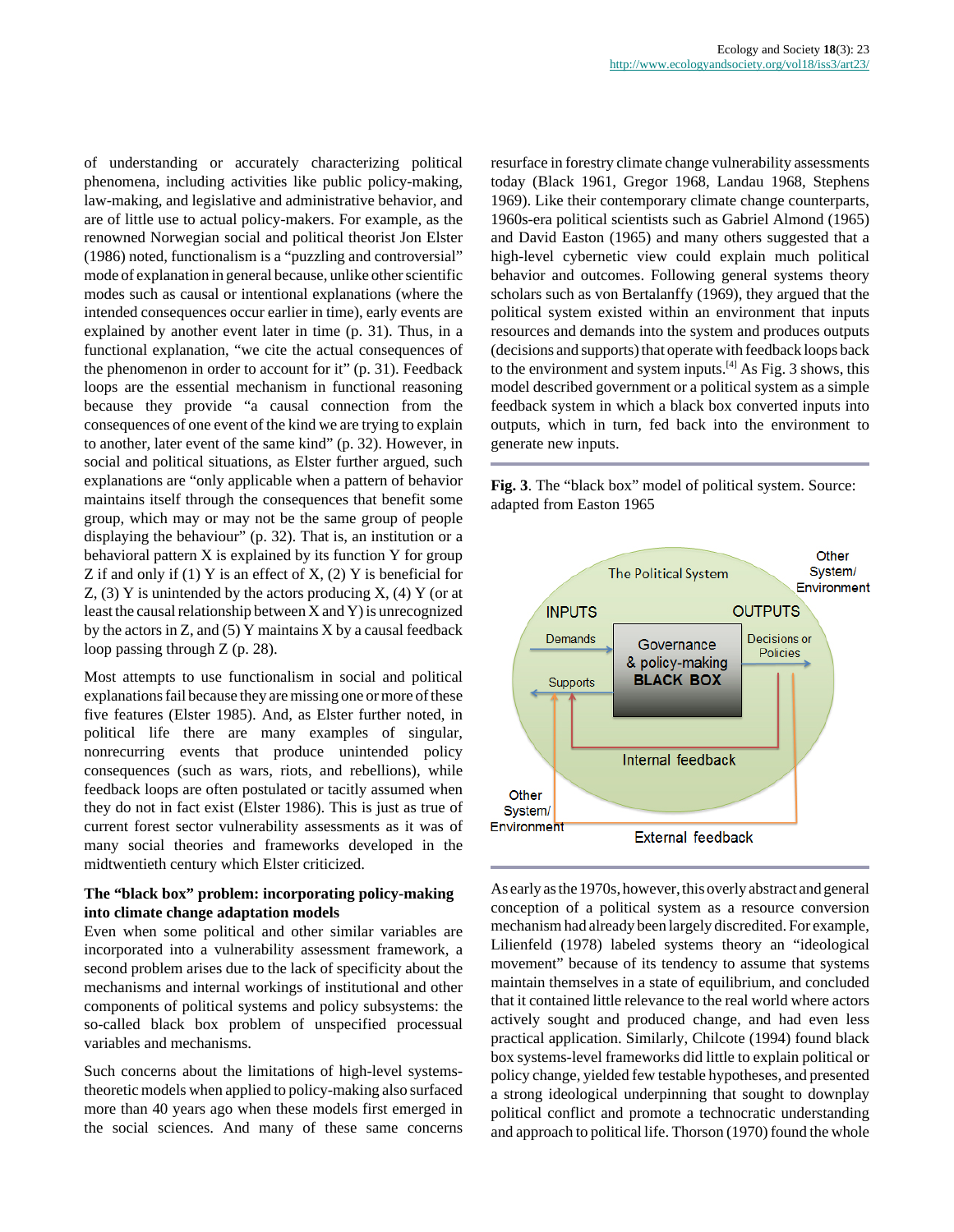enterprise futile so long as the black box of real political processes remained unopened and unexamined. Groth (1970) found that "structural-functionalism has run aground trying to specify its model of the social system untangled by monumental ambiguities and values in the guise of survival considerations" (p. 499). Such an approach has also failed convincingly to establish at least some underlying social and political relationships as "behavioural universals for these allegedly goals of survival and adaptation" (Groth 1970, p. 499).

In response to these kinds of concerns with high-level systems theory, social scientists developed a range of micro- and middle-range theories that permitted theoretical development while allowing for empirical investigation of political and policy processes, hypothesis testing, and careful model building based on empirical results (Merton 1968, Weick 1974). These approaches, now taken for granted in political science, examine specific processes in systems models by focusing on institutions that serve as intermediate variables at the micro and meso levels affecting policy-making within a macro systemic context. Taken together, these studies opened up the highly abstract black box of government processes found in systems thinking, and promoted a more rigorous, empirically based understanding of political life and policy processes and outcomes (Howlett, Ramesh, and Perl 2009).

Climate change adaptation vulnerability assessments, including in the forest sector, still await this institutional "revolution" (Hall and Taylor 1996, Peters 1999). While such an orientation has begun to appear in some of the case study literature cited, like earlier generations of social cybernetic or system theories, much systems-inspired modeling in the climate change adaptation area continues to rely upon structural-functionalist tautologies. That is, what are in fact some of the most determinate actors and variables in any policy-making process—politics and government—are simply assumed away in the belief that policy goals will just be set, and met, since they are "necessary" for the system to "function."

For example, according to Brown (2009), the vulnerability of Ontario's forest sector "is reflective of (or a function of) the exposure and sensitivity of that system to hazardous conditions and the ability or capacity or resilience of the system to cope, adapt or recover from the effect of those conditions" (p. 517) . This analysis provides absolutely no systematic examination of how political and policy institutions actually operate in practice nor any determination of whether or not, or under what circumstances, they might be capable of "delivering the goods" with respect to climate change adaptation outcomes. This institutional logic is set out in Fig. 4 and can be compared with the structural-functional logic of Fig. 2.

# **MOVING BEYOND STRUCTURAL-FUNCTIONALISM: IMPROVING CLIMATE CHANGE VULNERABILITY ASSESSMENTS BY INCORPORATING THE GOVERNANCE DIMENSION**

The ultimate purpose of climate change vulnerability assessments, of course, is to accurately inform policy-makers of the necessary directions and procedures through which climate change adaptation can be accomplished. And it is here that paying more attention to governance arrangements and institutions is most crucial (Koliba et al. 2011). The meso dimensions that are most often missing from complex adaptive systems theorizing are precisely the most critical in affecting on-the-ground policy change and implementation.

**Fig. 4**. Policy logic with institutional factors included.

| <b>System Level</b>   | <b>Political Actors</b> | Policy-Relevant        | Analytical/Modeling                     |
|-----------------------|-------------------------|------------------------|-----------------------------------------|
|                       |                         | Aspects                | <b>Assumptions</b>                      |
| Micro: Human          | Individuals             | Behavior/Choice        | Assumed to be                           |
| $A$ gency/            |                         |                        | "rational" vis a vis                    |
| <b>Behavioral</b>     |                         |                        | system requirements                     |
|                       |                         |                        | ("functions")                           |
| Meso:                 | Government              | Governance: State-     |                                         |
| Organizational/       |                         | Societal Relations     |                                         |
| <b>Structural</b>     |                         |                        | <b>BLACK BOX</b>                        |
| <b>Considerations</b> |                         |                        |                                         |
| Macro:                | Environment             | Resources/Constraints/ | Assumed to impact                       |
| Systemic              |                         | Feedback               | governmental and<br>individual behavior |

Without taking meso-level variables more seriously in their analyses, as Ascher (2001) argued, the outcomes from employing vulnerability assessments are likely to lead, at best, to a range of poor results due to unintended consequences, the promotion of perverse incentives, and other kinds of policy failures linked to the adoption of infeasible policy alternatives (Marsh and McConnell 2010, McConnell 2010). Such analyses, for example, fail to adequately address governancerelated impacts of even such basic policy-making structures as federalism or the territorial division of powers between governments, the so-called basic multilevel or polycentric nature of contemporary governance (Ostrom 2008, 2009, McGinnis 2000, Aligica and Tarko 2011, Enderlein et al.  $2011$ ).<sup>[5]</sup>

In order to enter the realm of feasibility and to achieve practical relevance, adding meso-level of institutional variables to climate change vulnerability and subsequent adaptation is a prerequisite. This involves moving beyond structural functionalism and in direct contrast to the high level of abstraction and tendencies of such logics, governance research focuses upon and seeks to incorporate the details of formulation and implementation efforts involving multiple actors in complex models of patterns of political and policy interaction (Treib et al. 2007).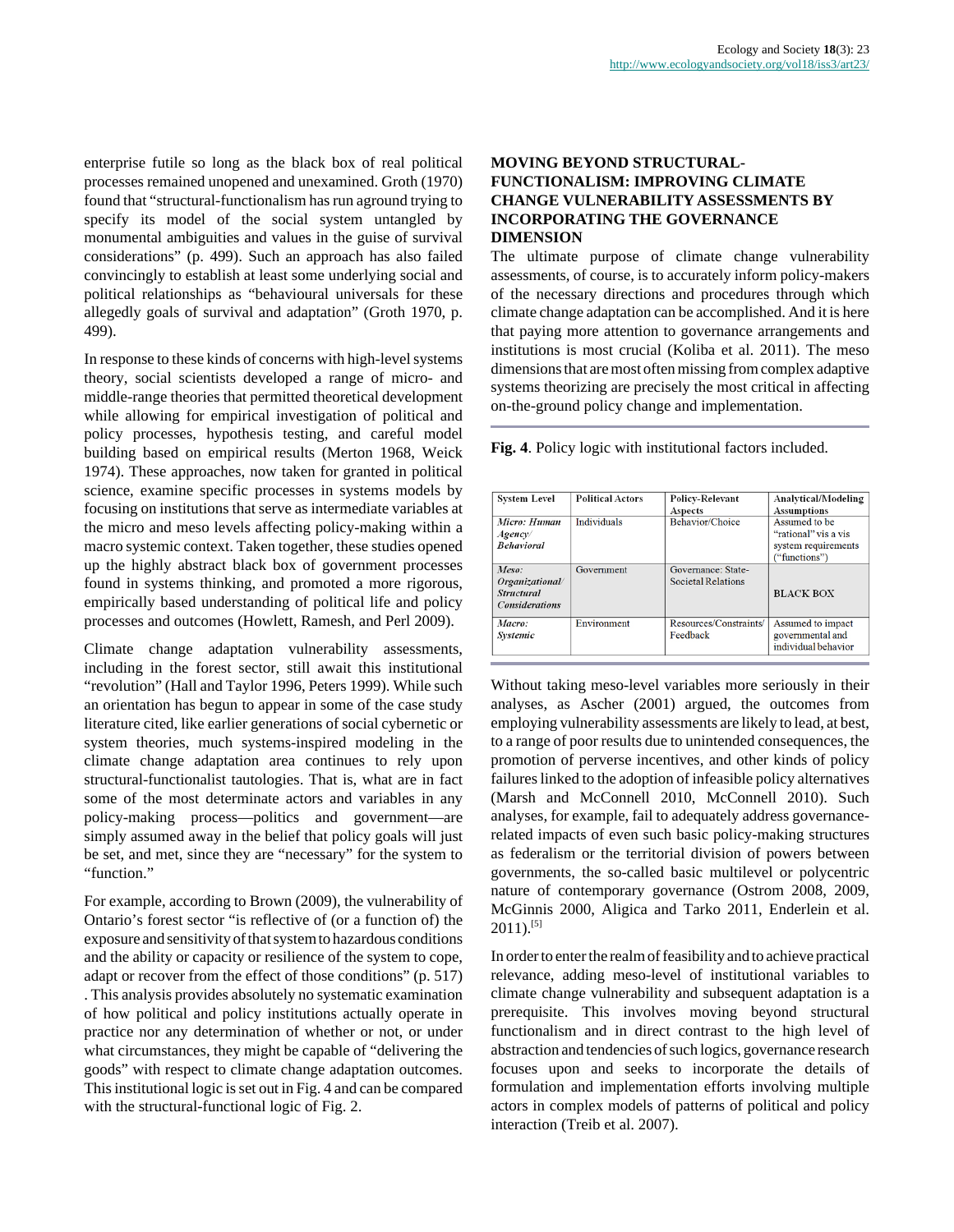In its broadest sense, governance is a term used to describe the different possible modes of government coordination of nongovernmental actors (Rosenau 1992, Kooiman 1993, 2000, de Bruijn and ten Heuvelhof 1995, Rhodes 1996, Klijn and Koppenjan 2000). Governments control the allocation of resources between social actors by providing a set of rules and operating a set of institutions that set out "who gets what, where, when, and how" in society and managing the symbolic resources of state legitimacy. This is the basis of governing, and involves the establishment of relationships between governments and nongovernmental actors that can vary from highly structured and controlled to arrangements that are monitored only loosely and informally, if at all. Governance is about establishing, promoting, and supporting specific types of relationships between governmental and nongovernmental actors, and governance considerations have an important impact on policy processes and decision-making, largely absent in vulnerability assessments.

In large part because of the complexities, uncertainties, and ambiguities of resource and environmental issues noted, environmental policy has been a key venue for governance studies, and forest assessments could benefit from this work. Lacking the knowledge or the mandate to govern alone, governments in this area have increasingly chosen to try to construct policy consensus through more engaged and interactive forms of policy-making and to allow nonstate actors to implement those policies within a broad framework of incentives, benchmarking, and private governance (Sprinz and Vaahtoranta 1994, Zito 2007). This is true in many areas where efforts have been made to develop integrated strategies such as forestry and coastal marine ecosystem management (Howlett and Rayner 2006a, 2006b), and similar efforts are typical in both climate change mitigation and adaptation efforts (Voss et al. 2006). In these new governance modes, the lines between public and private have become blurred (Gatto 2006). From a mode of coordination based on hierarchical topdown, command and control by government actors or their agents, governments have increasingly experimented with new modes of governance that rely on the incentives provided by markets and by the sharing of information in governance networks. Recent advances in the natural resource governance literature have sought to capture these governance dynamics and their effects on policy-making (Tollefson et al. 2008, Howlett, Rayner, and Tollefson 2009). Without incorporating such logics, recommendations stemming from well-meaning vulnerability assessment may not only be misleading, but incorrect, out of date, and moving against the current of contemporary governance and policy instrument choices.

#### **OPENING UP THE BLACK BOX: REVISUALIZING THE POLICY PROCESS IN CLIMATE CHANGE ADAPTATION MODELING**

The neglect of institutional variables in climate change studies is not unique. As Nilsson et al. (2011) have argued, this neglect has also occurred in high-level energy systems studies, which share many similar characteristics in vulnerability assessment frameworks. As they put it:

*The hitherto superficial treatment of institutions and politics in energy future studies is somewhat surprising. Many literatures concerned with systems-technical change recognize the importance of institutions in shaping (and interacting with) technological systems. These insights have emerged not only in economic history, sociology and political science, but also prominently in innovation systems studies, evolutionary and institutional economics, socio-technical systems, and even more recently in transitions management and elsewhere. These perspectives share several insights about institutions, what they are, why they are relatively stable and how they change*. (p. 1117–1118)

Understanding the role that meso-level variables play in climate change adaptation begins by incorporating governance logics into vulnerability assessment frameworks. Three specific aspects of policy-making that affect instrument choices within specific governance contexts need to be explicitly modeled in these frameworks. The first dimension is linked to the structure and pervasiveness of policy networks, which address the balance of power between state actors and the societal actors and networks, which in turn, are linked to the kinds of policy instruments that are chosen to give effect to new governance arrangements (Howlett 2002, 2011). In this network dimension, the number and diversity of actors (state and nonstate) that exert some degree of power or influence over the outputs of the governance arrangements is a key facet of policy-making (Knoke and Kuklinski 1982, Knoke 1987). In this respect, the concern of the analyst is to identify where political power lies in relation to society and the state (Lukes 1974, Lindblom 1977, Katzenstein 1978, Offe 1984). The challenge is to determine whether, and to what extent, in specific sectors and issue areas the state or its agents are directly dictating the outcomes that emerge from the governance arrangement, more loosely "steering" the arrangement, or alternatively whether ultimate power to determine outcomes rests with nonstate actors (e.g., corporations, unions, environmental civil society organizations) (McCool 1998).

The second dimension has to do with the rigidity of institutional policy-related arrangements—namely their formal or informal nature. The institutional aspects of governance arrangement can be assessed in terms of factors such as precision (how closely it constrains private action), obligation (the "bindingness" of its commands), and delegation (the extent to which the power to adjudicate and enforce these obligations is retained by a regulator or delegated to an independent third party) (Tollefson et al. 2012). Recently, Doelle et al. (2012) explored these two dimensions in a study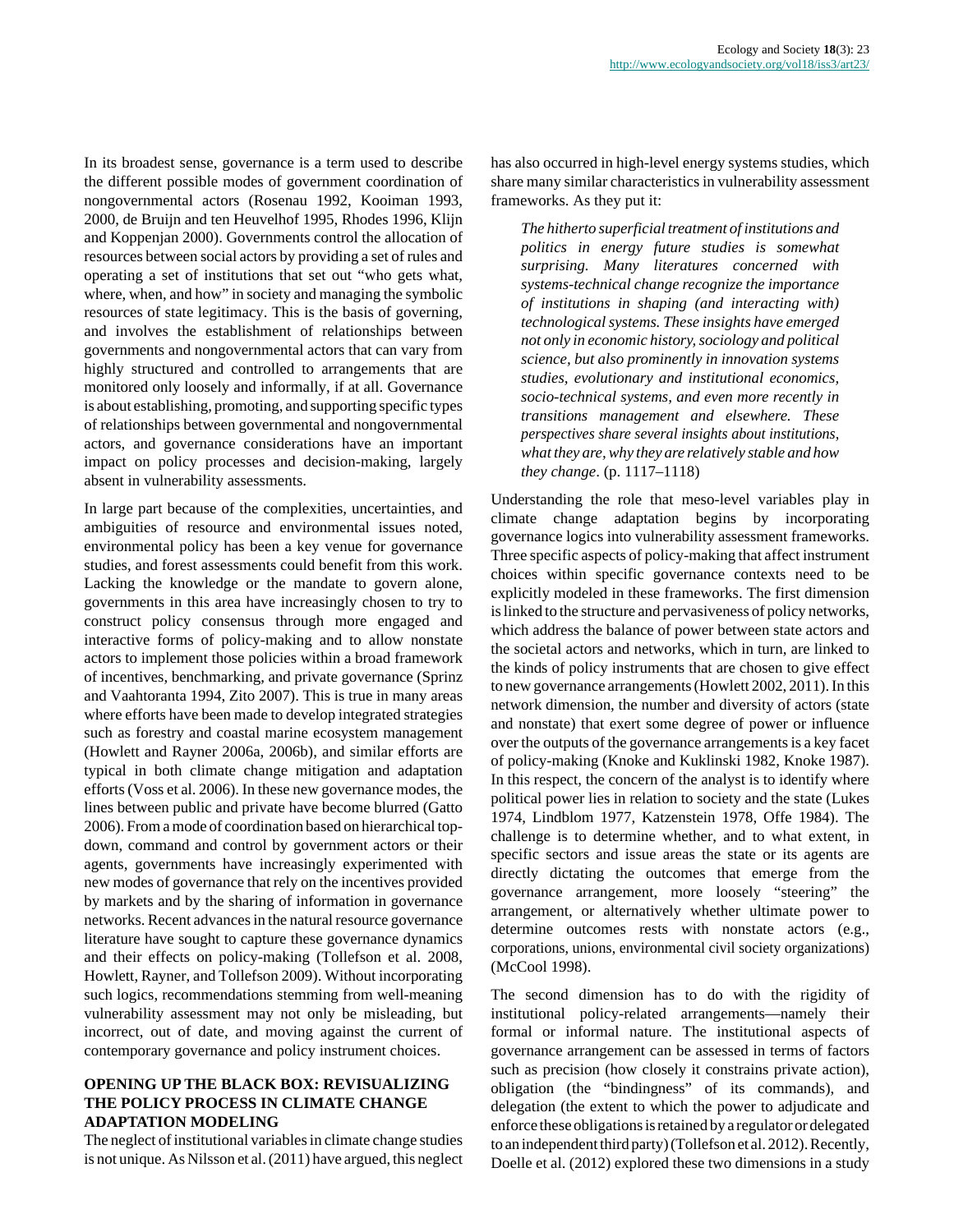of climate change-based forest governance arrangements in Canada, New Zealand, and the U.S.

Finally, the third dimension, the policy process, illustrates the dynamic features of governance arrangements by focusing on policy-making and policy change. The policy cycle (Hill 2007, Howlett, Ramesh, and Perl 2009, Pal 2010, Wu et al. 2010) and policy change frameworks (e.g., advocacy coalition framework, institutional rational choice, and structural choice) (Moe 1984, Ostrom 1991, Schlager and Bloomquist 1996, Sabatier and Jenkins-Smith 1999) are familiar approaches that draw upon the network and institutional dimensions and provide an even finer, more empirical lens on understanding the complexity and challenges of governance. Stedman et al. (2004), Wellstead and Stedman (2007, 2011), and Rayner et al. (2013) utilized these approaches in their examination of climate change adaptation policy formulation in the Canadian agriculture, forestry, and water sectors.

#### As Fréchette and Lewis (2011) argue:

*In order to develop a comprehensive understanding of the dynamics of change, analysts require a metatheoretical approach that not only provides complementary insights into how rules change over time, but also pushes the boundaries of conventional analysis to consider the constitutional arrangements that structure collective action and the subsequent performance of forest governance structures*. (p. 582)

The use of this kind of framework allows us to open the black box of governance and assess the feasibility of particular policy prescriptions, which is, after all, the intent of forest managers who have invested time and resources into vulnerability assessments. This analysis also overcomes the unrealistic assumption that governance will simply "get done" as a kind of system maintenance activity.

#### **CONCLUSION AND IMPLICATIONS**

Many existing climate change adaptation frameworks and vulnerability assessments suffer from conceptual weaknesses which limit their accuracy and policy relevance. These weaknesses can be summarized under three headings. First, they follow an implicit structural-functionalist logic which treats governments as a black box and policy-making as undifferentiated and unproblematic. This results in the second problem: a failure to take into account the complex multilevel or polycentric nature of contemporary policy-making and governance. These two problems, in turn, lead to a third: the tendency to make recommendations for policy action which are infeasible or difficult if not impossible to implement in current circumstances.

Fortunately, the new generation of adaptation case studies now appearing is much more aware than past ones of the importance of incorporating and analyzing meso-level factors such as institutions and policy instruments for the success of adaptation strategies. Klenk et al. (2011), for example, use the framework of reflexive modernization to highlight governance obstacles to achieving sustainable forest management goals. While some studies have explicitly recognized the need for a theoretical synthesis that addresses governance variables in natural resource and environmental studies without appealing to functionalist explanations of how these variables affect other system components, these remain few and far between.

This development in resource management studies echoes that in other sectors that have also pointed out the advantages to practitioners of incorporating governance into macrolevel systems thinking. For health care, for example, Gómez (2011) has argued that:

*The practitioner community stands to gain from applying these theoretical approaches to their analysis of the institutional aspects of health governance and health system governance. Instead of merely measuring the presence of elite stewardship, strategic vision, responsiveness, and the like, this alternative approach suggests that practitioners begin their analysis by specifying the following issues: political and bureaucratic elite beliefs, interests, and the supportive coalitions that motivate elites to become stewards, visionaries, and to pursue institutional change. In contrast to the existing literature, this approach therefore sees elite interests and coalitions as key independent variables while the aforementioned health governance and health system governance indicators are treated as outcomes to be explained*. (p. 210)

Our necessarily brief discussion of the theoretical foundations of vulnerability assessments for climate change adaptation is intended to further such efforts by highlighting the complexity of governance arrangements and the need to adequately model and account for them in adaptation plans and studies rather than rely upon outmoded and inaccurate models redolent of political and sociological theory of the 1950s and 1960s. We argue that new policy-relevant models can be designed that take governance issues into account, which can better address the complexity associated with climate change adaptation than recommendations based solely upon existing assessments.

Like the IPCC, we argue in favor of including policy and governance considerations directly within vulnerability and adaptation assessments and plans, considerations that are noticeably lacking in most adaptive planning exercises to date, such as the Australian, Canadian, and American forest policy efforts. We argue that the few overt discussions of governance included in existing forest sector frameworks and plans have been pitched at too high a level of abstraction. Their focus on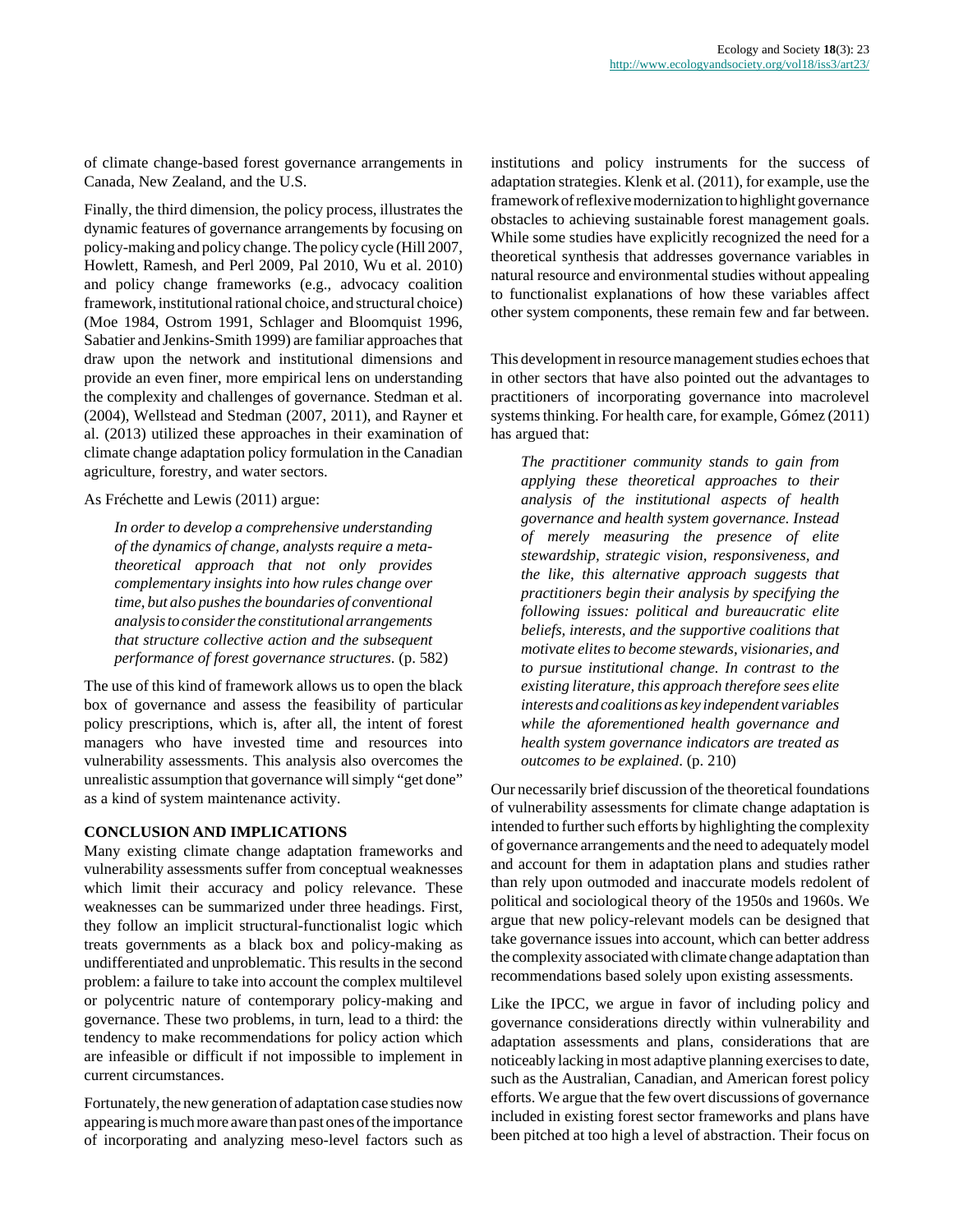macro ecological and social systems-level variables has ignored or minimized the key role played in public policy decision-making by meso or middle range variables such as constitutional structures and electoral and administrative considerations, as well as more microlevel variables related to the nature of public policy decision-making processes in democratic states (Nilsson et al. 2011, Voß and Borneman 2011). While the few existing climate change models focused at the macro level point in the right direction when they acknowledge the importance of institutions and governance, they fail to connect with the new generation of case studies that identify the obstacles to change at the level of governance. Better modeling and research is needed to understand the multiple polycentric aspects of governance relations. As Voß and Bornemann (2011) concluded in their study of adaptive management:

*Politics cannot be escaped or bypassed, nor eliminated or completely controlled by governance designs, but they can be analyzed and reflected on in order to devise more robust design strategies for new reflexive forms of governance. This is what we hope to encourage and support with the provision of this framework and sketching of avenues for further research*.

Fortunately, those practitioners undertaking existing or future vulnerability assessment frameworks can draw upon a rich governance and public policy literature in improving both their analyses and their recommendations and prescriptions.

*Responses to this article can be read online at:* [http://www.ecologyandsociety.org/issues/responses.](http://www.ecologyandsociety.org/issues/responses.php/5685) [php/5685](http://www.ecologyandsociety.org/issues/responses.php/5685)

#### **LITERATURE CITED**

Adger, W. 2006. Vulnerability. *Global Environmental Change* 16(3):268–281. [http://dx.doi.org/10.1016/j.](http://dx.doi.org/10.1016/j.gloenvcha.2006.02.006) [gloenvcha.2006.02.006](http://dx.doi.org/10.1016/j.gloenvcha.2006.02.006)

Adger, W. N., S. Agrawala, P. Aggarwal, and J. Alcamo. 2007. Summary for policy-makers. Pages 7–22 *in* M. L. Parry, O. Canziani, J. P. Palutikof, C. Hansen, and P. van der Linden, editors. *Climate change 2007: impacts, adaptation and vulnerability*. Contribution of Working Group II to the Fourth Assessment Report of the Intergovernmental Panel on Climate Change. Cambridge University Press, Cambridge, UK.

Aligica, P., and V. Tarko. 2011. Polycentricity: from Polanyi to Ostrom, and beyond. *Governance* 25(2):237–262. [http://dx.](http://dx.doi.org/10.1111/j.1468-0491.2011.01550.x) [doi.org/10.1111/j.1468-0491.2011.01550.x](http://dx.doi.org/10.1111/j.1468-0491.2011.01550.x)

Almond, G. 1965. A developmental approach to political systems. *World Politics* 17:183–214. [http://dx.doi.](http://dx.doi.org/10.2307/2009347) [org/10.2307/2009347](http://dx.doi.org/10.2307/2009347)

Ascher, W. 2001. Coping with complexity and organizational interests in natural resource management. *Ecosystems* 4 (8):742–757.<http://dx.doi.org/10.1007/s10021-001-0043-y>

Barber, B. 1956. Structural-functional analysis: some problems and misunderstandings. *American Sociological Review* 21(2):129–135. <http://dx.doi.org/10.2307/2088512>

Black, M. 1961. Some questions about Parsons' theories. Pages 268–288 *in* M. Black, editor. *Social theories of Talcott Parsons*. Prentice Hall, Englewood, New Jersey, USA.

Brooks, N., N. Adger, and P. M. Kelly. 2005. The determinants of vulnerability and adaptive capacity at the national level and the implications for adaptation. *Global Environmental Change* 15(2):151–163. <http://dx.doi.org/10.1016/j.gloenvcha.2004.12.006>

Brown, H. C. P. 2009. Climate change and Ontario forests: prospects for building institutional adaptive capacity. *Mitigation and Adaptation Strategies for Global Change* 14 (6):513–536.<http://dx.doi.org/10.1007/s11027-009-9183-8>

Canadian Council of Forest Ministers. 2012. *Climate change*. [online] URL: [http://www.ccfm.org/english/coreproducts-cc.](http://www.ccfm.org/english/coreproducts-cc.asp) [asp](http://www.ccfm.org/english/coreproducts-cc.asp)

Carpenter, S. R., and W. A. Brock. 2008. Adaptive capacity and traps. *Ecology and Society* 13(2):40. [online] URL: [http://](http://www.ecologyandsociety.org/vol13/iss2/art40/) [www.ecologyandsociety.org/vol13/iss2/art40/](http://www.ecologyandsociety.org/vol13/iss2/art40/)

Chilcote, R. H. 1994.*Theories of comparative politics: the search for a paradigm reconsidered*. Second edition. Westview Press, Boulder, Colorado, USA.

Cockfield, G., T. Maraseni, L. Buys, J. Sommerfeld, C. Wilson, and W. Athukorala. 2011. *Socioeconomic implications of climate change with regard to forests and forest management*. Contribution of Work Package 3 to the Forest Vulnerability Assessment, Gold Coast, Australia, National Climate Change Adaptation Research Facility.

Cummins, R. 1975. Functional analysis. *Journal of Philosophy* 72(20):741–765.<http://dx.doi.org/10.2307/2024640>

Daedlow, K., V. Beckmann, and R. Arlinghaus. 2011. Assessing an adaptive cycle in a social system under external pressure to change: the importance of intergroup relations in recreational fisheries governance. Ecology and Society 16(2): 3. [online] URL: [http://www.ecologyandsociety.org/vol16/](http://www.ecologyandsociety.org/vol16/iss2/art3/) [iss2/art3/](http://www.ecologyandsociety.org/vol16/iss2/art3/)

D'Alessandro, S., T. Luzzati, and M. Morroni. 2010. Energy transition towards economic and environmental sustainability: feasible paths and policy implications. *Journal of Cleaner Production* 18(6):532–539.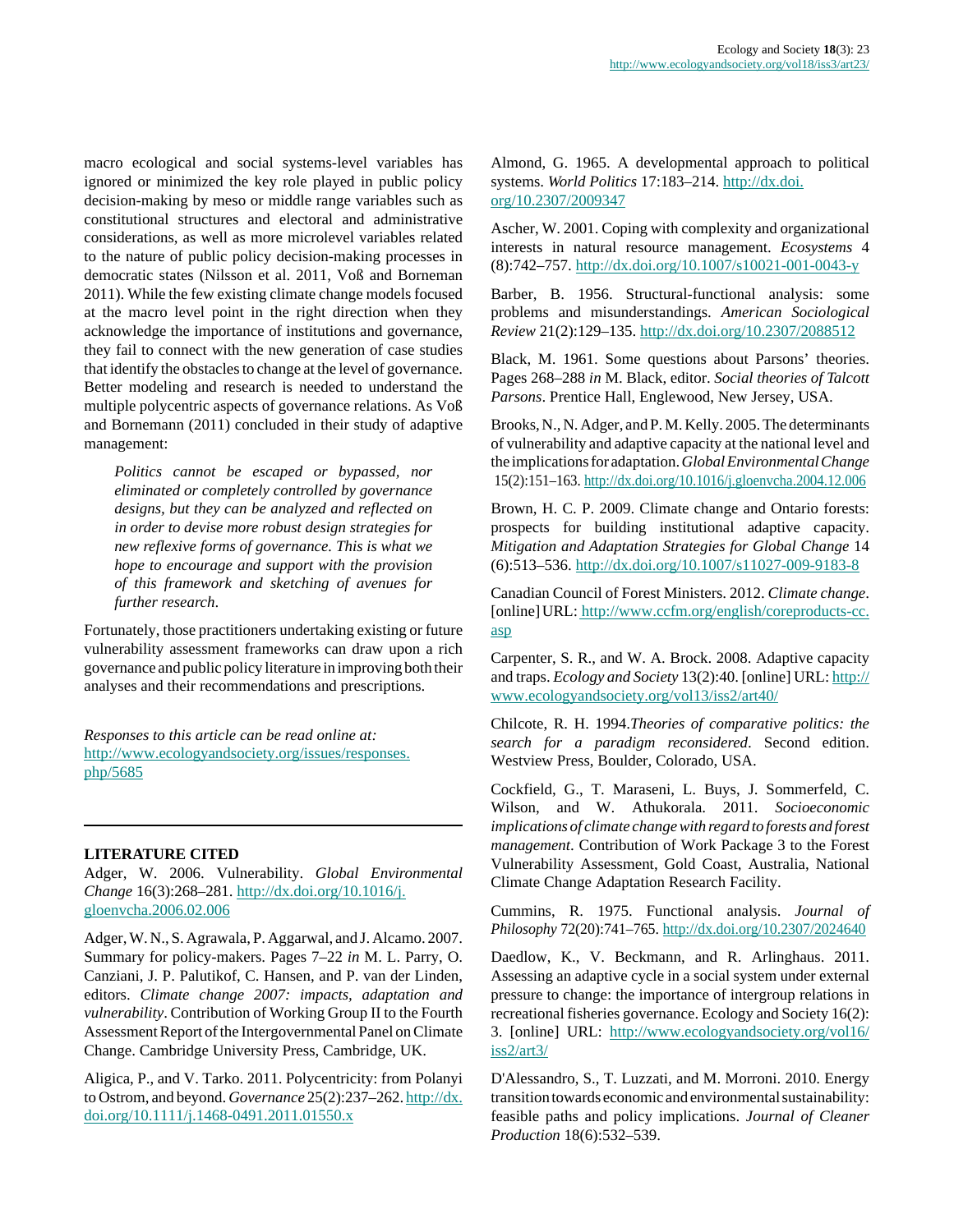Davidson, D. J. 2010. The applicability of the concept of resilience to social systems: some sources of optimism and nagging doubts. *Society & Natural Resources* 23:1135–1149. <http://dx.doi.org/10.1080/08941921003652940>

de Bruijn, J. A., and E. F. ten Heuvelhof. 1995. Policy networks and governance. Pages 161–179 *in* D. L. Weimer, editor. *Institutional design*. Kluwer Academic Publishers, Boston, Massachusetts, USA. [http://dx.doi.org/10.1007/978-94-011-0641-2\\_8](http://dx.doi.org/10.1007/978-94-011-0641-2_8)

Doelle, M., C. Henschel, J. Smith, C. Tollefson, and A. Wellstead. 2012. New governance arrangements at the intersection of climate change and forest policy: institutional, political and regulatory dimensions. *Public Administration* 90 (1):37–55. [http://dx.doi.org/10.1111/j.1467-9299.2011.02006.](http://dx.doi.org/10.1111/j.1467-9299.2011.02006.x) [x](http://dx.doi.org/10.1111/j.1467-9299.2011.02006.x)

Easton, D. 1965. *A systems analysis of political life*. Wiley, New York, USA.

Elster, J. 1985. *Ulysses and the sirens*. Cambridge University Press, Cambridge, UK.

Elster, J. 1986. An introduction to Karl Marx. Cambridge University Press, New York, New York, USA. [http://dx.doi.](http://dx.doi.org/10.1017/CBO9781139163620) [org/10.1017/CBO9781139163620](http://dx.doi.org/10.1017/CBO9781139163620)

Enderlein, H., S. Wälti, and M. Zürn. 2011. *Handbook on multi-level governance*. Edward Elgar Publishing.

Engle, N., and M. Lemos. 2010. Unpacking governance: building adaptive capacity to climate change of river basins in Brazil. *Global Environmental Change* 20:4–13). [http://dx.](http://dx.doi.org/10.1016/j.gloenvcha.2009.07.001) [doi.org/10.1016/j.gloenvcha.2009.07.001](http://dx.doi.org/10.1016/j.gloenvcha.2009.07.001)

Folke, C. 2006. Resilience: the emergence of a perspective for social-ecological systems analyses. *Global Environmental Change* 16. <http://dx.doi.org/10.1016/j.gloenvcha.2006.04.002>

Folke, C., S. Carpenter, T. Elmqvist, L. Gunderson, C. S. Holling, and B. Walker. 2002. Resilience and sustainable development: building adaptive capacity in a world of transformations. *AMBIO: A journal of the human environment* 31(5):437–440.

Fréchette, A., and N. Lewis. 2011. Pushing the boundaries of conventional forest policy research: analyzing institutional change at multiple levels. *Forest Policy and Economics* 13 (7):582–589.<http://dx.doi.org/10.1016/j.forpol.2011.06.012>

Füssel, H.-M., and R. J. T. Klein. 2006. Climate change vulnerability assessments: an evolution of conceptual thinking. *Climate Change* 75:301–329. [http://dx.doi.](http://dx.doi.org/10.1007/s10584-006-0329-3) [org/10.1007/s10584-006-0329-3](http://dx.doi.org/10.1007/s10584-006-0329-3)

Gale, F. 2008. Tasmania's Tamar Valley pulp mill: a comparison of planning processes using a good environmental governance framework. *Australian Journal of Public* *Administration* 67(3):261–282. [http://dx.doi.org/10.1111/](http://dx.doi.org/10.1111/j.1467-8500.2008.00586.x) [j.1467-8500.2008.00586.x](http://dx.doi.org/10.1111/j.1467-8500.2008.00586.x)

Gallopin, G. 2006. Linkages between vulnerability, resilience, and adaptive capacity. *Global Environmental Change* 16:293– 303. <http://dx.doi.org/10.1016/j.gloenvcha.2006.02.004>

Gatto, A. 2006. *The law and governance debate in the European Union*. Discussion Paper. International Institute for Labour Studies, Geneva, Switzerland.

Gilabert, P., and H. Lawford-Smith. 2012. Political feasibility: a conceptual exploration. *Political Studies* 60:809–825. http:// onlinelibrary.wiley.com/doi/10.1111/j.1467-9248.2011.00936. x/abstract. [http://dx.doi.org/10.1111/j.1467-9248.2011.00936.](http://dx.doi.org/10.1111/j.1467-9248.2011.00936.x) [x](http://dx.doi.org/10.1111/j.1467-9248.2011.00936.x)

Gómez, E. J. 2011. An alternative approach to evaluating, measuring, and comparing domestic and international health institutions: insights from social science theories. *Health Policy* 101(3):209–219. [http://dx.doi.org/10.1016/j.](http://dx.doi.org/10.1016/j.healthpol.2010.08.020) [healthpol.2010.08.020](http://dx.doi.org/10.1016/j.healthpol.2010.08.020)

Government of Ontario. 2011. Climate ready: Ontario's adaptation strategy and action plan (2011–2014). [online] URL: [http://www.mnr.gov.on.ca/stdprodconsume/groups/lr/](http://www.mnr.gov.on.ca/stdprodconsume/groups/lr/@ene/@resources/documents/resource/stdprod_085423.pdf) [@ene/@resources/documents/resource/stdprod\\_085423.pdf](http://www.mnr.gov.on.ca/stdprodconsume/groups/lr/@ene/@resources/documents/resource/stdprod_085423.pdf)

Greenstein, H. 1973. The logic of functional explanations. *Philosophia* 3(2–3):247–264. [http://dx.doi.org/10.1007/](http://dx.doi.org/10.1007/BF02380252) [BF02380252](http://dx.doi.org/10.1007/BF02380252)

Gregor, A. J. 1968. Political science and the uses of functional analysis. *American Political Science Review* 62:425–439. <http://dx.doi.org/10.2307/1952938>

Groth, A. 1970. Structural functionalism and political development: three problems. *Western Political Quarterly* 23:485–499. <http://dx.doi.org/10.2307/446568>

Gupta, J., C. J. A. M. Termeer, J. Klostermann, S. Meijerink, M. van den Brink, P. Jong, S. Nooteboom, and E. Bergsma. 2010. The adaptive capacity wheel: a method to assess the inherent characteristics of institutions to enable the adaptive capacity of society. *Environmental Science & Policy* 13:459– 471.<http://dx.doi.org/10.1016/j.envsci.2010.05.006>

Hempel, C. 1959. The logic of functional analysis. Pages 271– 307 *in* L. Gross, editor. *Symposium on Sociological Theory*. Row, Peterson & Co., Evanston, Illinois, USA.

Hill, M. 2007. *The policy process*. Fourth edition. Pearson, Harlow, Essex, UK.

Holling, C. S. 1973. Resilience and stability of ecological systems. *Annual Review of Ecology and Systematics* 4(1):1– 23.<http://dx.doi.org/10.1146/annurev.es.04.110173.000245>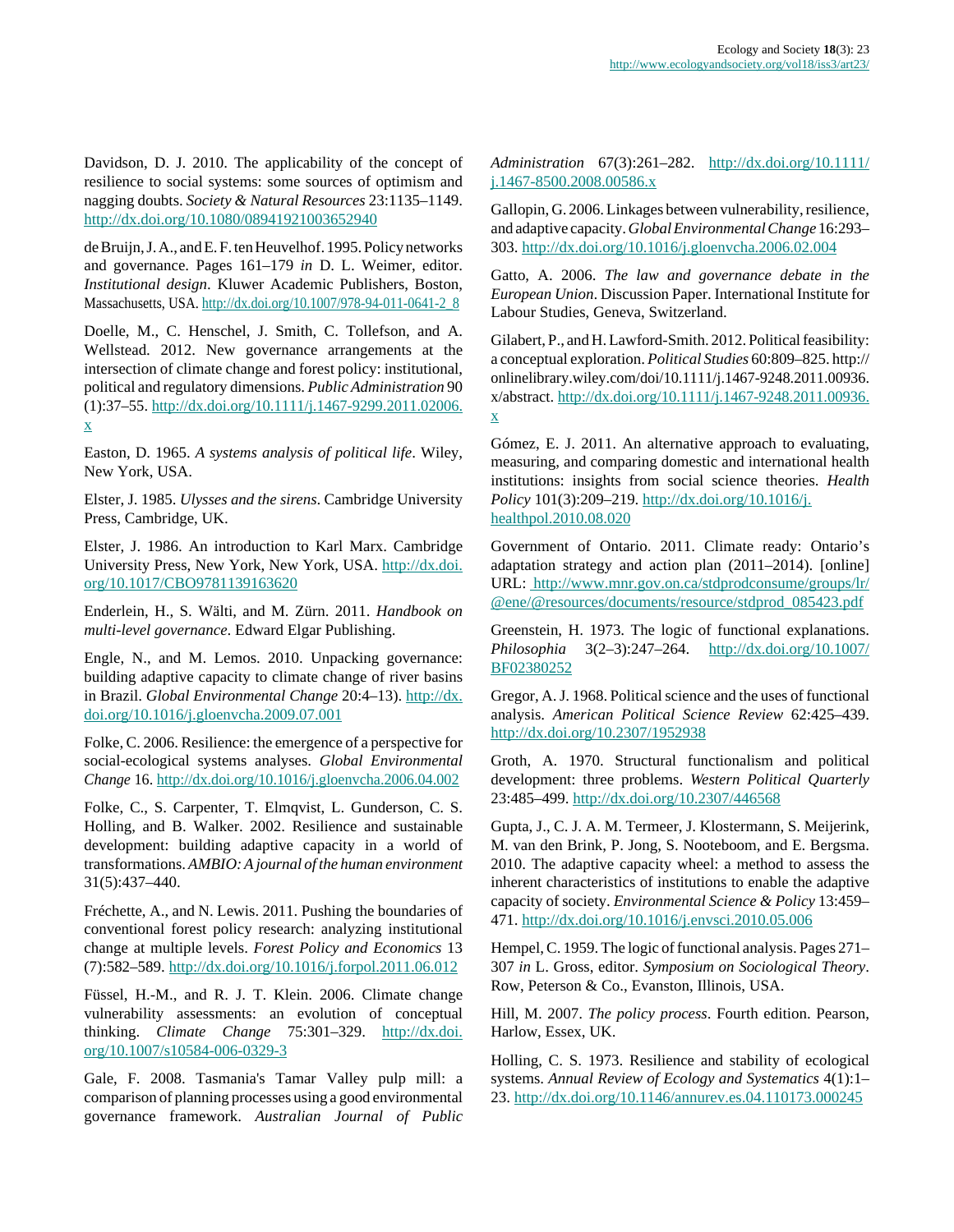Holling, C. S. 2001. Understanding the complexity of economic, ecological, and social systems. *Ecosystems* 4 (5):390–405.<http://dx.doi.org/10.1007/s10021-001-0101-5>

Howlett, M. 2002. Do networks matter? Linking policy network structure to policy outcomes: evidence from four Canadian policy sectors 1990–2000. *Canadian Journal of Political Science* 35(2):235–267. [http://dx.doi.org/10.1017/](http://dx.doi.org/10.1017/S0008423902778232) [S0008423902778232](http://dx.doi.org/10.1017/S0008423902778232)

Howlett, M. 2011. *Designing public policies: principles and instruments*. Routledge, New York, New York, USA.

Howlett, M., M. Ramesh, and A. Perl. 2009. *Studying public policy: policy cycles and policy subsystems*. Third edition. Oxford University Press Canada, Don Mills, Ontario, Canada.

Howlett, M., and J. Rayner. 2006a. Globalization and governance capacity: explaining divergence in national forest programmes as instances of 'next-generation' regulation in Canada and Europe. *Governance* 19(2):251–275.

Howlett, M., and J. Rayner. 2006b. Convergence and divergence in 'new governance' arrangements: evidence from European integrated natural resource strategies. *Journal of Public Policy* 26(2):167–189. [http://dx.doi.org/http://dx.doi.](http://dx.doi.org/http://dx.doi.org/10.1017/S0143814X06000511) [org/10.1017/S0143814X06000511](http://dx.doi.org/http://dx.doi.org/10.1017/S0143814X06000511)

Howlett, M, J. Rayner, and C. Tollefson. 2009. From government to governance in forest planning? Lessons from the case of the British Columbia Great Bear Rainforest initiative. *Forest Policy and Economics* 11:383–391. [http://](http://dx.doi.org/10.1016/j.forpol.2009.01.003) [dx.doi.org/10.1016/j.forpol.2009.01.003](http://dx.doi.org/10.1016/j.forpol.2009.01.003)

Huitt, R. K. 1968. Political feasibility. Pages 263–276 *in* A. Rannay, editor. *Political science and public policy*. Markham Publishing Co., Chicago, Illinois, USA.

Katzenstein, P. 1978. *Between power and plenty: foreign economic policies of advanced industrial states*. University of Wisconsin Press, Madison, Wisconsin, USA..

Keskitalo, C. 2009. Governance in vulnerability assessment: the role of globalising decision-making networks in determining local vulnerability and adaptive capacity. *Mitigation and Adaptation Strategies for Global Change* 14 (2)185–201. <http://dx.doi.org/10.1007/s11027-008-9159-0>

Keskitalo, E. C. H., N. Klenk, R. Bullock, A. L. Smith, and D. R. Bazely. 2011. Preparing for and responding to disturbance: examples from the forest sector in Sweden and Canada. *Forests* 2:505–524. [http://dx.doi.org/10.3390/](http://dx.doi.org/10.3390/f2020505) [f2020505](http://dx.doi.org/10.3390/f2020505)

Klenk, N., B. W. Adams, G. Q. Bull, J. L. Innes, S. J. Cohen, and B. C. Larson. 2011. Climate change adaptation and sustainable forest management: a proposed reflexive research agenda. *Forestry Chronicle* 87(3):351–357.

Klijn, E. H., and J. F. M. Koppenjan. 2000. Public management and policy networks: foundations of a network approach to governance. *Public Management* 2(2):135–158. [http://dx.doi.](http://dx.doi.org/10.1080/146166700411201) [org/10.1080/146166700411201](http://dx.doi.org/10.1080/146166700411201)

Knoke, D. 1987. *Political networks: the structural perspective*. Cambridge University Press, Cambridge, UK. <http://dx.doi.org/10.1017/CBO9780511527548>

Knoke, D., and J. H. Kuklinski. 1982. *Network analysis*. Sage, Beverly Hills, California, USA.

Koliba, C., J. Meek, and A. Zia. 2010. *Governance networks in public administration and public policy*. CRC Press, New York, USA.

Kooiman, J. 1993. Governance and governability: using complexity, dynamics and diversity. Pages 35–50 *in* J. Kooiman, editor. *Modern governance*. Sage, London, USA.

Kooiman J. 2000. Societal governance: levels, models, and orders of social-political interaction. Pages 138–166 *in* J. Pierre, editor. *Debating governance*. Oxford University Press, Oxford, UK.

Landau, M. 1968. On the use of functional analysis in American political science. *Social Research* 35:48–73.

Lebel, L., J. M. Anderies, B. Campbell, C. Folke, S. Hatfield-Dodds, T. P. Hughes, and J. Wilson. 2006. Governance and the capacity to manage resilience in regional social-ecological systems. *Ecology and Society* 11(1):19. [online] URL: [http://](http://www.ecologyandsociety.org/vol11/iss1/art19/) [www.ecologyandsociety.org/vol11/iss1/art19/](http://www.ecologyandsociety.org/vol11/iss1/art19/)

Lilienfeld, R. 1978. *The rise of systems theory: an ideological analysis*. John Wiley & Sons Inc., New York, USA.

Lindblom, C. E. 1977. *The policy-making process*. Yale University Press, New Haven, Connecticut, USA.

Lukes, S. 1974. *Power: a radical view*. Macmillan, London, USA.

Majone, G. 1975. On the notion of political feasibility. *European Journal of Political Research* 3:259–274. [http://dx.](http://dx.doi.org/10.1111/j.1475-6765.1975.tb00780.x) [doi.org/10.1111/j.1475-6765.1975.tb00780.x](http://dx.doi.org/10.1111/j.1475-6765.1975.tb00780.x)

Marsh, D., and A. McConnell. 2010. Towards a framework for establishing policy success. *Public Administration* 88 (2):564–583. [http://dx.doi.org/10.1111/j.1467-9299.2009.01803.](http://dx.doi.org/10.1111/j.1467-9299.2009.01803.x) [x](http://dx.doi.org/10.1111/j.1467-9299.2009.01803.x)

McConnell, A. 2010. Policy success, policy failure and grey areas in-between. *Journal of Public Policy* 30(3):345–362. <http://dx.doi.org/10.1017/S0143814X10000152>

McCool, D. 1998. The subsystem family of concepts: a critique and a proposal. *Political Research Quarterly* 51 (2):551–570.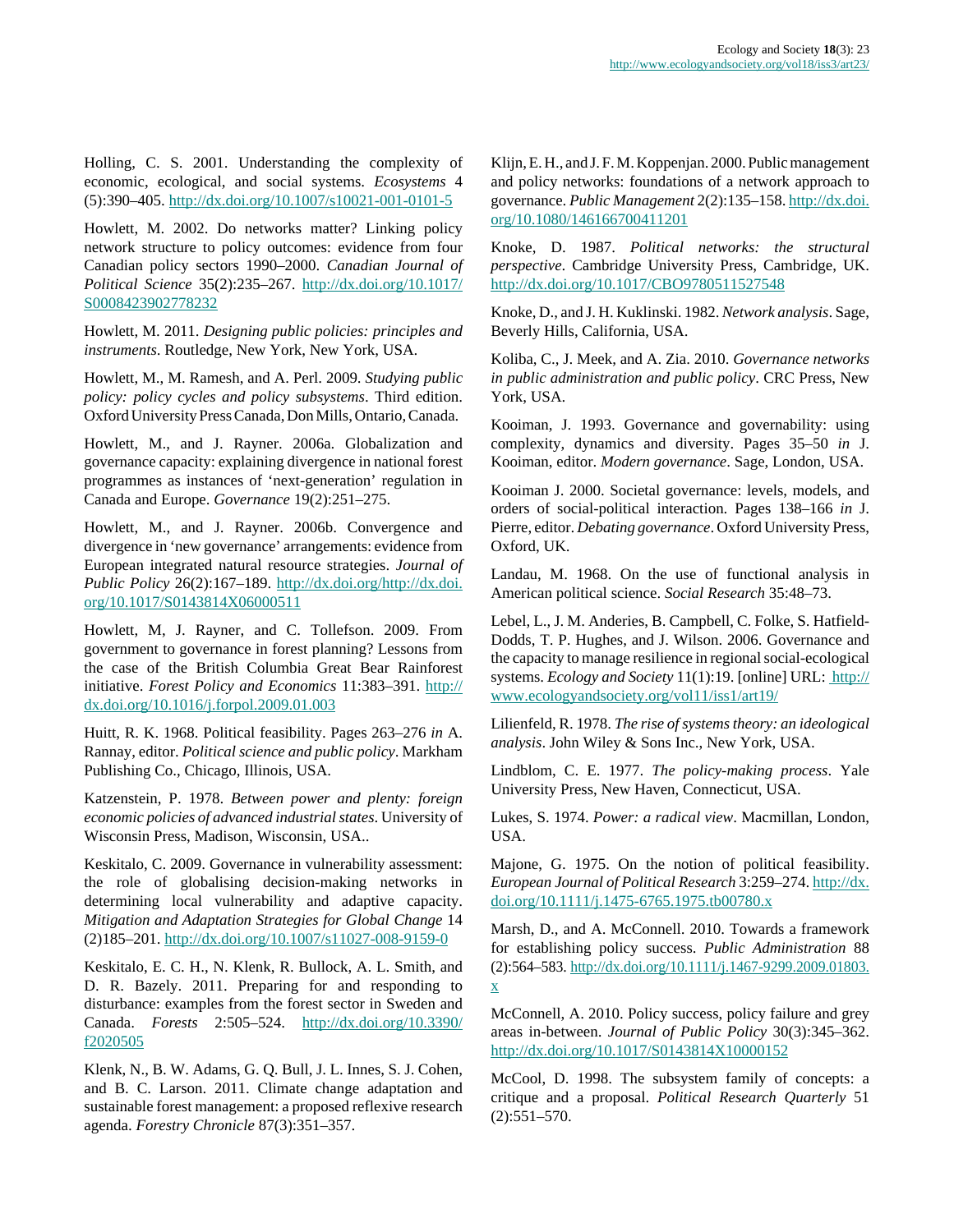McGinnis, M., editor. 2000. *Polycentricity and local public economies: readings from the workshop in political theory and policy analysis*. University of Michigan Press, Ann Arbor, Michigan, USA.

Meltsner, A. J. 1972. Political feasibility and policy analysis. *Public Administration Review* 32:859–867. [http://dx.doi.](http://dx.doi.org/10.2307/974646) [org/10.2307/974646](http://dx.doi.org/10.2307/974646)

Merton, R. 1968. *Social theory and social structure*. Free Press, New York, USA.

Moe, T. M. 1984. The new economics of organization. *American Journal of Political Science* 28:(4):739–777.

Nelson, D.R., W. N. Adger, and K. Brown. 2007. Adaptation to environmental change: contributions of a resilience framework. *Annual Review of Environment and Resources* 32:395–419. [http://dx.doi.org/10.1146/annurev.](http://dx.doi.org/10.1146/annurev.energy.32.051807.090348) [energy.32.051807.090348](http://dx.doi.org/10.1146/annurev.energy.32.051807.090348)

Nilsson, M., L. Nilsson, R. Hildingsson, J. Stripple, and P. O. Eikeland. 2011. The missing link: bringing institutions and politics into energy future studies. *Futures* 43(10):1117–1128. <http://dx.doi.org/10.1016/j.futures.2011.07.010>

Norris, F. H., S. P. Stevens, B. Pfefferbaum, K. F. Wyche, and R. Pfefferbaum. 2008. Community resilience as a metaphor, theory, set of capacities, and strategy for disaster readiness. *American Journal of Community Psychology* 41:127–150. <http://dx.doi.org/10.1007/s10464-007-9156-6>

Offe, C. 1984. *Contradictions of the welfare state*. MIT Press, Boston, Massachusetts, USA.

Ostrom, E. 1991. Rational choice theory and institutional analysis: toward complementarity. *American Political Science Review* 85:237–243.<http://dx.doi.org/10.2307/1962889>

Ostrom, E. 2008. *Polycentric systems as one approach for solving collective-action problems.* SSRN eLibrary. http:// papers.ssrn.com/sol3/papers.cfm?abstract\_id=1304697.

Ostrom, E. 2009. *A polycentric approach for coping with climate change*. Social Science Research Network eLibrary. <http://dx.doi.org/10.2139/ssrn.1934353>

Pal, L. 2010. *Beyond policy analysis: public issue management in turbulent times*. Fourth edition. Nelson Education, Toronto, Ontario, Canada.

Parsons, T. 1975. The present status of 'structural-functional' theory in sociology. Pages 110–116 *in* T. Parsons, editor. *Social systems and the evolution of action theory*. Free Press, New York, USA.

Peters, B. G. 1999. *Institutional theory in political science: the "new institutionalism"*. Pinter, London, UK.

Plummer, R., and D. R. Armitage 2007. Charting the new territory of adaptive co-management: a Delphi study. *Ecology and Society* 12(2): 10. [online] URL: [http://www.](http://www.ecologyandsociety.org/vol12/iss2/art10/) [ecologyandsociety.org/vol12/iss2/art10/>](http://www.ecologyandsociety.org/vol12/iss2/art10/)

Preston, B., R. Westaway, and E. Yuen. 2010. Climate adaptation planning in practice: an evaluation of adaptation plans from three developed nations. *Mitigation and Adaptation Strategies for Global Change* 16:407–438. [http://](http://dx.doi.org/10.1007/s11027-010-9270-x) [dx.doi.org/10.1007/s11027-010-9270-x](http://dx.doi.org/10.1007/s11027-010-9270-x)

Raitio, K. 2012. New institutional approach to collaborative forest planning on public land: methods for analysis and lessons for policy. *Land Use Policy* 29(2):309–316. [http://dx.](http://dx.doi.org/10.1016/j.landusepol.2011.07.001) [doi.org/10.1016/j.landusepol.2011.07.001](http://dx.doi.org/10.1016/j.landusepol.2011.07.001) 

Rayner, J., K. McNutt, and A. Wellstead. 2013. Dispersed capacity and weak coordination: the challenge of climate change adaptation in Canada's forest policy sector. *Review of Policy Research* 30(1):66–90. [http://dx.doi.org/10.1111/](http://dx.doi.org/10.1111/ropr.12003) [ropr.12003](http://dx.doi.org/10.1111/ropr.12003)

Rhodes, R. A. W. 1996. The new governance: governing without government. *Political Studies* 44:652–667. [http://dx.](http://dx.doi.org/10.1111/j.1467-9248.1996.tb01747.x) [doi.org/10.1111/j.1467-9248.1996.tb01747.x](http://dx.doi.org/10.1111/j.1467-9248.1996.tb01747.x)

Rittel, H. W. J., and M. M. Webber. 1973. Dilemmas in a general theory of planning. *Policy Sciences* 4:155–169. [http://](http://dx.doi.org/10.1007/BF01405730) [dx.doi.org/10.1007/BF01405730](http://dx.doi.org/10.1007/BF01405730)

Rosenau, J. 1992. Governance, order, and change in world politics. Pages 1–29 *in* J. N. Rosenau and E.-O. Czempiel, editors. *Governance without government: order and change in world politics*. Cambridge Studies in International Relations 20. Cambridge University Press, Cambridge, U.K. [http://dx.](http://dx.doi.org/10.1017/CBO9780511521775) [doi.org/10.1017/CBO9780511521775](http://dx.doi.org/10.1017/CBO9780511521775)

Sabatier, P., and H. Jenkins-Smith. 1999. The advocacy coalition framework: an assessment. Pages 117–166 *in* P. Sabatier, editor. *Theories of the policy process*. Westview, Boulder, Colorado, USA.

Schlager, E., and W. Bloomquist. 1996. Three emerging theories of the policy process. *Public Research Quarterly* 49 (3):651–672.

Skodvin, T., A. T. Gullberg, and S. Aakre. 2010. Target-group influence and political feasibility: the case of climate policy design in Europe. *Journal of European Public Policy* 17 (6):854–873.

Smit, B., I. Burton, J. T. Klein, and R. Street. 1999. The science of adaptation: a framework for assessment. *Mitigation and Adaptation Strategies for Global Change* 4(3–4):199–213. <http://dx.doi.org/http://dx.doi.org/10.1023/A:1009652531101>

Smit, B., and O. Pilifosova. 2001. Adaptation to climate change in the context of sustainable development and equity.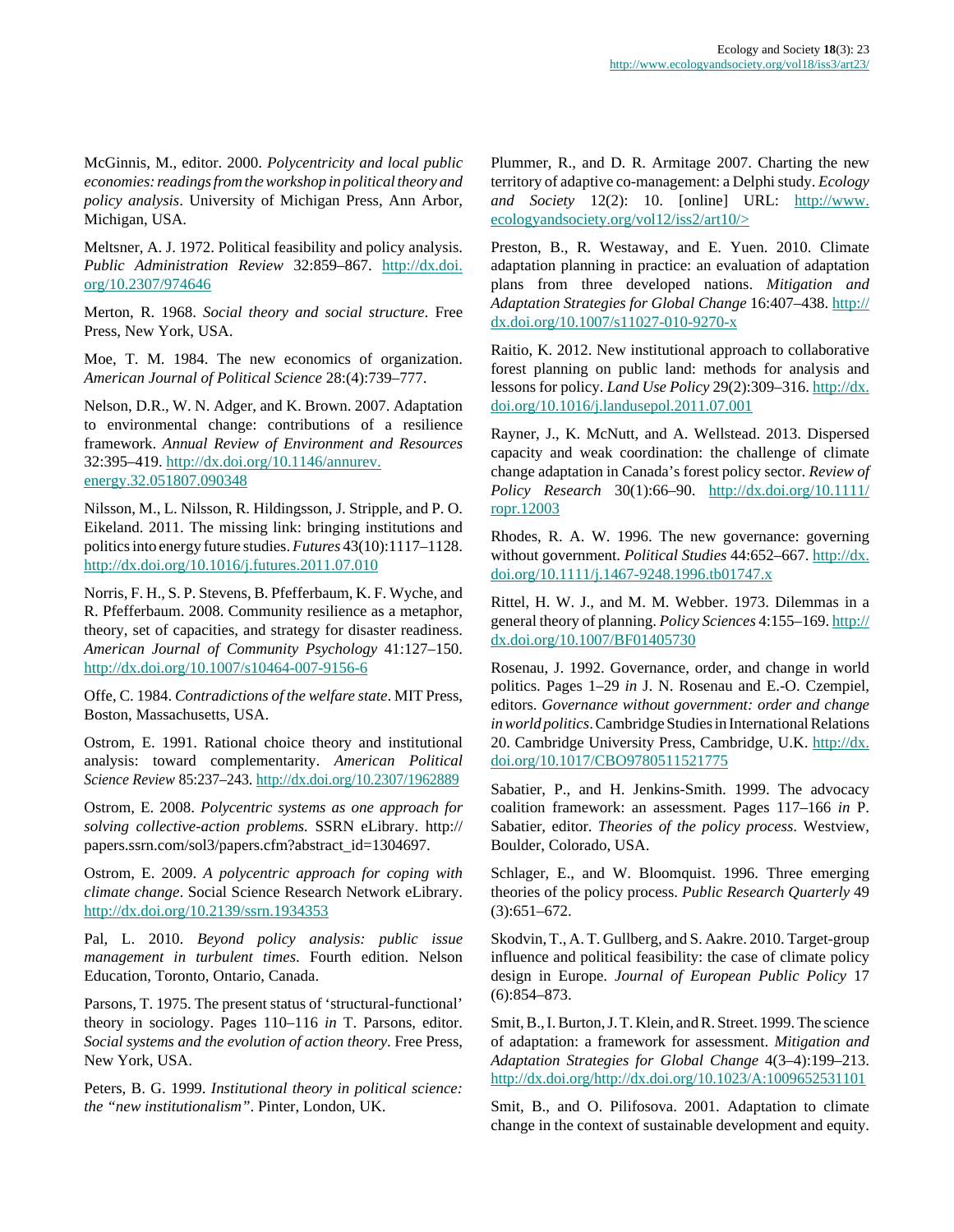Pages 879–912 *in* J. McCarthy, O. F. Canziani, N. A. Leary, P. J. Dokken, and K. S. White, editors. *Climate change 2001: impacts, adaptation and vulnerability*. Contribution of the Working Group to the Third Assessment Report of the Intergovernmental Panel on Climate Change. Cambridge University Press, Cambridge, UK.

Smit, B., and J. Wandel. 2006. Adaptation, adaptive capacity and vulnerability. *Global Environmental Change* 16(3):282– 292. <http://dx.doi.org/10.1016/j.gloenvcha.2006.03.008>

Sprinz, D., and T. Vaahtoranta. 1994. The interest-based explanation of international environmental policy. *International Organization* 48(1):77–105. [http://dx.doi.org/http://dx.doi.](http://dx.doi.org/http://dx.doi.org/10.1017/S0020818300000825) [org/10.1017/S0020818300000825](http://dx.doi.org/http://dx.doi.org/10.1017/S0020818300000825)

Stedman, R., D. Davidson, and A. Wellstead. 2004. Risk and climate change—perceptions of policy-makers in Canada. *Risk Analysis* 24(5):1395–1406.

Stephens, J. 1969. The logic of functional systems analyses in political science. *Midwest Journal of Political Science* 13 (1):367–394.<http://dx.doi.org/10.2307/2110230>

Termeer, C. M., A. Dewulf, and M. van Lieshout. 2010. Disentangling scale approaches in governance research: comparing monocentric, multilevel, and adaptive governance. *Ecology and Society* 29.

Thorson, T. 1970. *Biopolitics*. Holt, Rinehard and Winston, New York, USA.

Tollefson, C., F. Gale, and D. Haley. 2008. *Setting the standard: certification, governance and the Forest Stewardship Council*. University of British Columbia Press, Vancouver, British Coumbia, Canada.

Tollefson, C., T. Zito, and F. Gale. 2012. *Symposium overview: conceptualizing new governance arrangements*. Public Administration 90:3–18.

Treib, O., H. Bähr, and G. Falkner. 2007. Modes of governance: towards a conceptual clarification. *Journal of European Public Policy* 14(1):1–20.

United States Department of Agriculture (USDA) Forest Service. 2010. National roadmap for responding to climate change. <http://www.fs.fed.us/climatechange/pdf/roadmap.pdf>

United States Department of Agriculture (USDA) Forest Service. 2011. A performance scorecard for implementing the Forest Service climate change strategy. [http://www.fs.fed.us/](http://www.fs.fed.us/climatechange/pdf/performance_scorecard_final.pdf) [climatechange/pdf/performance\\_scorecard\\_final.pdf](http://www.fs.fed.us/climatechange/pdf/performance_scorecard_final.pdf)

von Bertalanffy, L. 1969. *General systems theory: foundations, development, applications*. Revised. George Braziller, Inc., New York, New York, USA.

Voß, J., and B. Bornemann. 2011. The politics of reflexive governance: challenges for designing adaptive management and transition management. *Ecology and Society* 16(2):9. [online] URL: [http://www.ecologyandsociety.org/vol16/](http://www.ecologyandsociety.org/vol16/iss2/art9/main.html) [iss2/art9/main.html](http://www.ecologyandsociety.org/vol16/iss2/art9/main.html)

Voss, J., D. Bauknecht, and R. Kemp, editors. 2006. *Reflexive governance for sustainable development*. Edward Elgar, Cheltenham, UK.

Walker, J., and M. Cooper. 2011. Genealogies of resilience: from systems ecology to the political economy of crisis adaptation. *Security Dialogue* 42(2):143–160. [http://dx.doi.](http://dx.doi.org/10.1177/0967010611399616) [org/10.1177/0967010611399616](http://dx.doi.org/10.1177/0967010611399616)

Wall, E., and K. Marzall. 2006. Adaptive capacity for climate change in Canadian rural communities. *Local Environment* 11:373–397.<http://dx.doi.org/10.1080/13549830600785506>

Weible, C., T. Heikkila, P. deLeon, and P. Sabatier. 2012. Understanding and influencing the policy process. *Policy Sciences* 45(1):1–21.<http://dx.doi.org/10.1007/s11077-011-9143-5>

Weick, K. 1974. Middle range theories of social systems. *Behavioral Science* 19:357–367. [http://dx.doi.org/10.1002/](http://dx.doi.org/10.1002/bs.3830190602) [bs.3830190602](http://dx.doi.org/10.1002/bs.3830190602)

Wellstead, A. M., and R. C. Stedman. 2007. Coordinating future adaptation polices across Canadian natural resources. *Climate Policy* 7(1):29–45. [http://dx.doi.org/http://dx.doi.](http://dx.doi.org/http://dx.doi.org/10.3763/cpol.2007.0703) [org/10.3763/cpol.2007.0703](http://dx.doi.org/http://dx.doi.org/10.3763/cpol.2007.0703)

Wellstead, A., and R. Stedman. 2011. Climate change policy capacity at the sub-national government level. *Journal of Comparative Policy Analysis: Research and Practice* 13:461– 478. <http://dx.doi.org/10.1080/13876988.2011.605937>

Williamson, T. B. M. A. Campagna, and A. E. Ogden. 2012. *Adapting sustainable forest management to climate change: a framework for assessing vulnerability and mainstreaming adaptation into decision making*. Canadian Council of Forest Ministers, Ottawa, Ontario, Canada.

Wilson, R., and S. Turton. 2010. *Climate change adaptation options, tools and vulnerability*. Contribution of Work Package 4 to the Forest Vulnerability Assessment, Gold Coast, Australia, National Climate Change Adaptation Research Facility.

Wu, X., M. Ramesh, M. Howlett, and S. Fritzen. 2010. *The public policy primer: managing public policy*. Routledge, London, UK.

Zito, A. 2007. European Union: Shifting environmental governance to the supranational level. Pages 140–172 *in* A. Breton, G. Brosio, S. Dalmazzone, and G. Garrone, editors. *Environmental governance and decentralisation*. Edward Elgar, Cheltenham, UK.